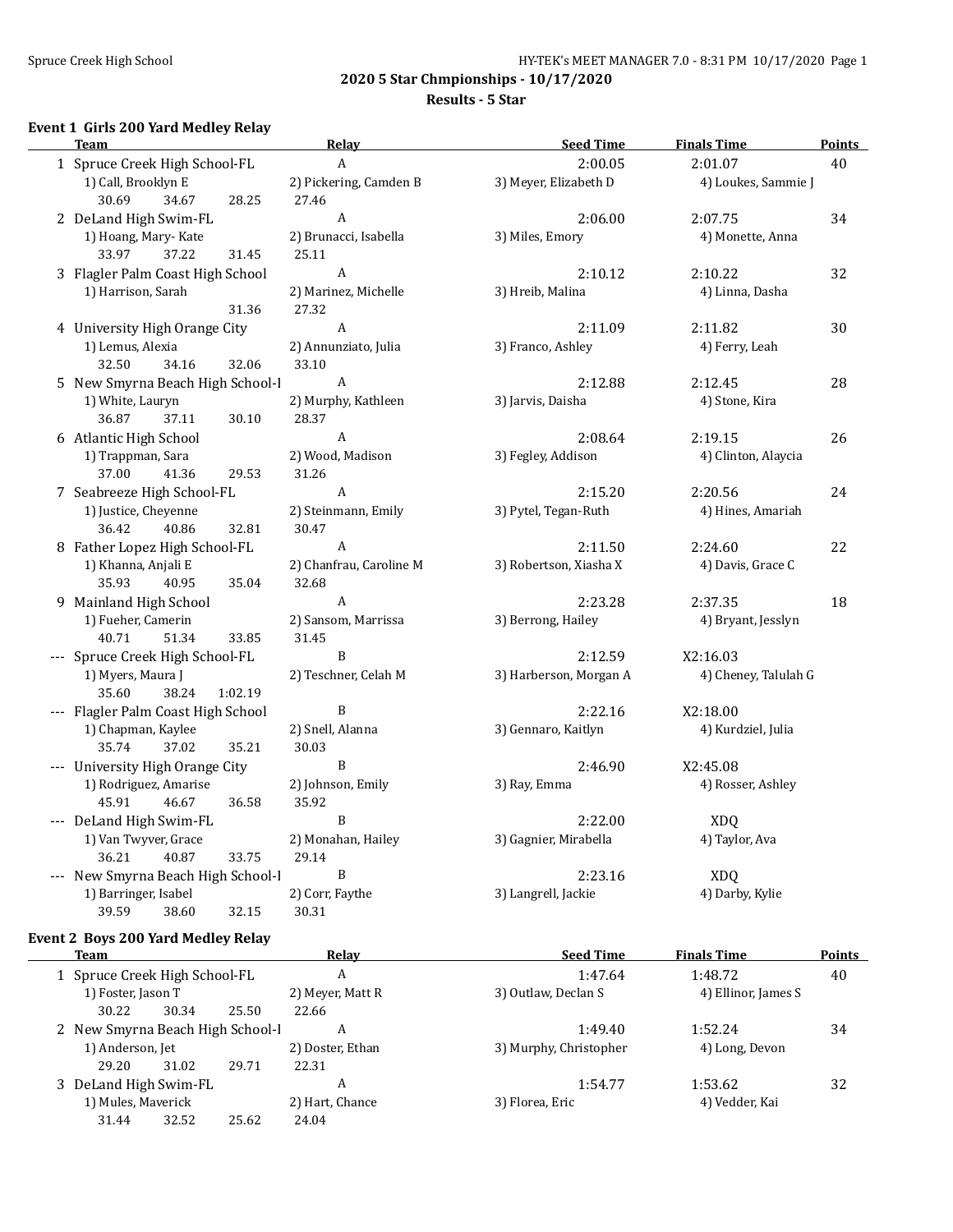**2020 5 Star Chmpionships - 10/17/2020 Results - 5 Star**

# **(Event 2 Boys 200 Yard Medley Relay)**

| <b>Team</b>                        |       | Relay                   | <b>Seed Time</b>            | <b>Finals Time</b>    | <b>Points</b> |
|------------------------------------|-------|-------------------------|-----------------------------|-----------------------|---------------|
| 4 Seabreeze High School-FL         |       | A                       | 1:52.20                     | 1:54.15               | 30            |
| 1) Piglicampi, Logan               |       | 2) Kearney, Ethan       | 3) DiPietro, Dante          | 4) Randolph, Andrew   |               |
| 28.69<br>30.24                     | 29.78 | 25.44                   |                             |                       |               |
| 5 Father Lopez High School-FL      |       | $\boldsymbol{A}$        | 1:51.52                     | 1:56.67               | 28            |
| 1) Romeo, Michael A                |       | 2) Pezzi, Cole T        | 3) Ketchum, Aiden S         | 4) Lloyd, Matthew W   |               |
| 29.74<br>32.41                     | 28.09 | 26.43                   |                             |                       |               |
| 6 Atlantic High School             |       | A                       | 1:55.69                     | 2:01.01               | 26            |
| 1) Winhoven, Jake                  |       | 2) LaRubbio, Jayden     | 3) Ide, Tristan             | 4) Alverez, Alfredo   |               |
| 29.05<br>40.64                     | 25.06 | 26.26                   |                             |                       |               |
| 7 University High Orange City      |       | $\boldsymbol{A}$        | 2:03.85                     | 2:07.94               | 24            |
| 1) First, Hunter                   |       | 2) Agosto, Nicholas     | 3) Hohman, Aden             | 4) Williams, Raiden   |               |
|                                    | 32.92 | 27.49                   |                             |                       |               |
| --- Spruce Creek High School-FL    |       | B                       | 1:58.46                     | X1:59.85              |               |
| 1) Yim, Benjamin J                 |       | 2) Malone, James B      | 3) Snowden, Kyle J          | 4) Myers, Brendan A   |               |
| 32.09<br>32.06                     | 29.94 | 25.76                   |                             |                       |               |
| --- DeLand High Swim-FL            |       | B                       | 2:03.00                     | X2:03.78              |               |
| 1) Mercado, Michael                |       | 2) Collie, Dylan        | 3) Conway, Timothy          | 4) Smith, Kenan       |               |
| 34.55<br>33.96                     | 28.00 | 27.27                   |                             |                       |               |
| --- Seabreeze High School-FL       |       | B                       | 2:01.08                     | X2:07.25              |               |
| 1) Wooten, Bryce                   |       | 2) Deininger, Alexander | 3) Wooten, Caleb            | 4) Long, Mathew       |               |
| 38.38<br>32.98                     | 30.20 | 25.69                   |                             |                       |               |
| --- Father Lopez High School-FL    |       | B                       | 2:04.00                     | X2:11.53              |               |
| 1) Carley, Robert A                |       | 2) Paspalakis, Lambros  | 3) Multari-Mckinney, Stevin | 4) Madzunovic, Julius |               |
| 32.90<br>40.74                     | 31.28 | 26.61                   |                             |                       |               |
| --- New Smyrna Beach High School-I |       | B                       | 2:05.78                     | X2:12.39              |               |
| 1) Metchick, Jeremy                |       | 2) Desoto, Weston       | 3) Freeman, Dominic         | 4) Sauskojus, Mark    |               |
| 33.75<br>37.61                     | 33.93 | 27.10                   |                             |                       |               |
| --- University High Orange City    |       | $\mathbf B$             | 2:50.50                     | X2:44.74              |               |
| 1) Mixon, Kolton                   |       | 2) Raymond, Corey       | 3) Irvin, Dylan             | 4) Stamp, Alex        |               |
| 39.79                              |       | 30.29                   |                             |                       |               |
| --- Flagler Palm Coast High School |       | $\boldsymbol{A}$        | 2:04.10                     | DQ                    |               |
| 1) Serle, Jeffrey                  |       | 2) Underberg, Tate      | 3) Hetzler, Alexander       | 4) Araujo, Brady      |               |
| 30.66<br>29.27                     | 28.79 | 25.63                   |                             |                       |               |

#### **Event 3 Girls 200 Yard Freestyle**

|    | Name                 |       |         | School                         | <b>Seed Time</b> | <b>Finals Time</b> | <b>Points</b> |
|----|----------------------|-------|---------|--------------------------------|------------------|--------------------|---------------|
|    | 1 Cronk, Micayla     |       |         | Flagler Palm Coast High School | 1:55.96          | 1:55.09            | 20            |
|    | 26.21                | 28.84 | 29.62   | 30.42                          |                  |                    |               |
|    | 2 Hurley, Megan      |       |         | Flagler Palm Coast High School | 2:01.83          | 2:01.95            | 17            |
|    | 27.73                | 30.65 | 31.53   | 32.04                          |                  |                    |               |
|    | 3 Meyer, Elizabeth D |       |         | Spruce Creek High School-FL    | 2:00.94          | 2:04.23            | 16            |
|    | 28.85                | 30.69 | 32.38   | 32.31                          |                  |                    |               |
|    | 4 Fegley, Addison    |       |         | Atlantic High School           | 2:06.00          | 2:06.44            | 15            |
|    | 29.65                | 31.90 | 32.85   | 32.04                          |                  |                    |               |
|    | 5 McComb, Paige      |       |         | Flagler Palm Coast High School | 2:11.20          | 2:12.32            | 14            |
|    | 30.26                | 34.06 | 33.90   | 34.10                          |                  |                    |               |
|    | 6 Lemus, Alexia      |       |         | University High Orange City    | 2:19.20          | 2:14.98            | 13            |
|    | 31.07                | 32.92 | 1:10.99 |                                |                  |                    |               |
|    | 7 Nilsen, Mia        |       |         | Flagler Palm Coast High School | 2:23.58          | 2:21.02            | 12            |
|    | 32.97                | 36.72 | 36.58   | 34.75                          |                  |                    |               |
|    | 8 Khanna, Anjali E   |       |         | Father Lopez High School-FL    | 2:19.38          | 2:21.86            | 11            |
|    | 31.79                | 35.70 | 37.01   | 37.36                          |                  |                    |               |
| 9. | Cockram, Julia       |       |         | DeLand High Swim-FL            | 2:27.97          | 2:22.62            | 9             |
|    | 33.03                | 36.28 | 36.99   | 36.32                          |                  |                    |               |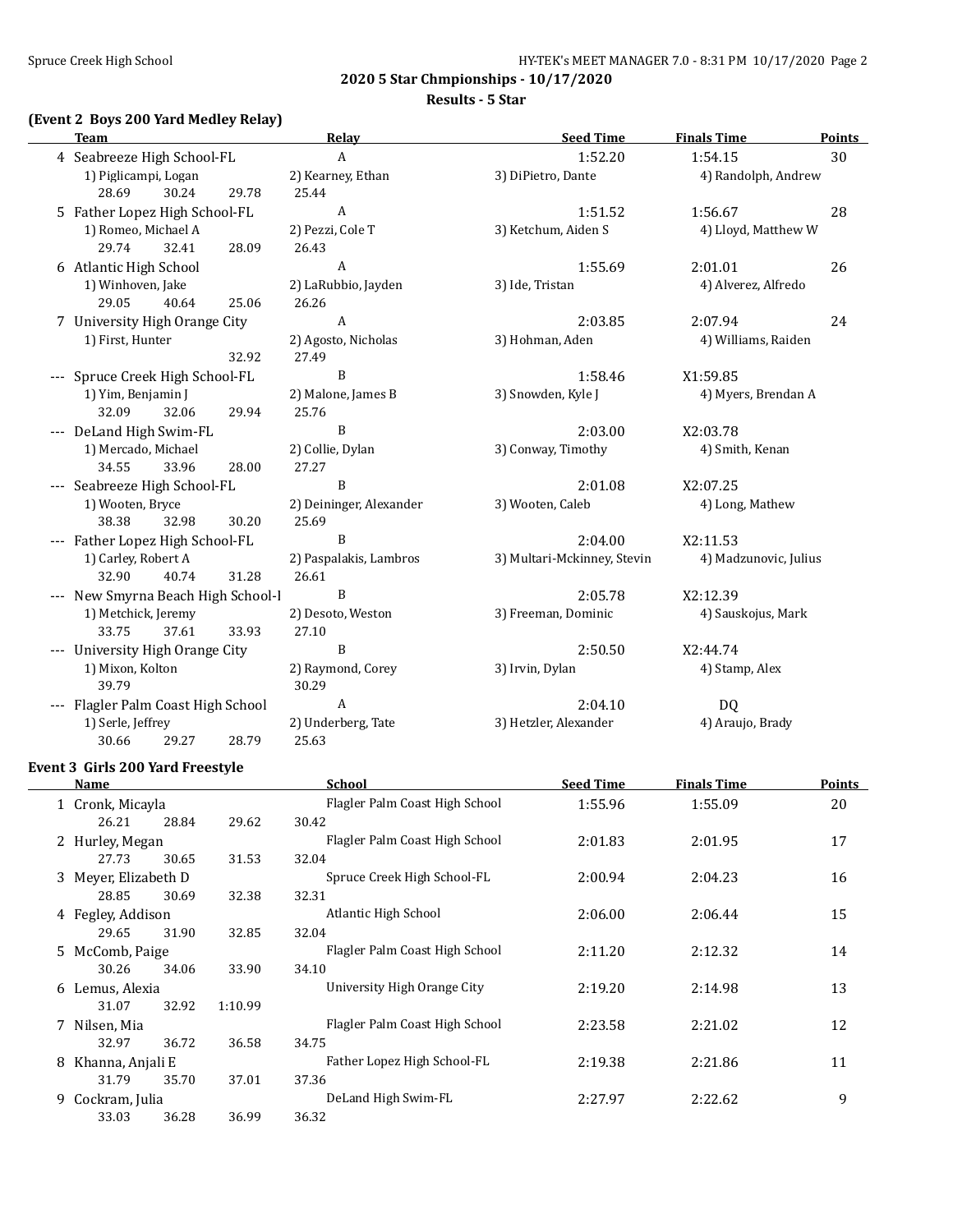#### **Results - 5 Star**

# **(Event 3 Girls 200 Yard Freestyle)**

| <b>Name</b>                         |         | <b>School</b>                        | <b>Seed Time</b> | <b>Finals Time</b> | <b>Points</b>  |
|-------------------------------------|---------|--------------------------------------|------------------|--------------------|----------------|
| 10 Chastain, Summerlyn G            |         | Spruce Creek High School-FL          | 2:17.22          | 2:25.09            | $\overline{7}$ |
| 33.25<br>36.61                      | 38.02   | 37.21                                |                  |                    |                |
| 11 Klayer, Courtney                 |         | Seabreeze High School-FL             | 2:17.22          | 2:25.67            | 6              |
| 33.74<br>36.91                      | 38.25   | 36.77                                |                  |                    |                |
| 12 Detter, Kayla                    |         | DeLand High Swim-FL                  | 2:25.09          | 2:25.81            | 5              |
| 33.49<br>36.76                      | 38.57   | 36.99                                |                  |                    |                |
| 13 Berrong, Hailey                  |         | Mainland High School                 | 2:33.80          | 2:31.07            | 4              |
| 33.74<br>38.48                      | 41.26   | 37.59                                |                  |                    |                |
| 14 Gennaro, Kaitlyn                 |         | Flagler Palm Coast High School       | 2:40.63          | x2:31.21           |                |
| 36.54<br>39.23                      | 39.39   | 36.05                                |                  |                    |                |
| 15 Traub, Kendal                    |         | New Smyrna Beach High School-FL      | 2:29.53          | 2:31.41            | 3              |
|                                     | 41.00   | 39.46                                |                  |                    |                |
| 16 Allison, Stacie                  |         | Seabreeze High School-FL             | 2:32.40          | 2:31.49            | $\overline{c}$ |
| 33.46                               |         | 40.60                                |                  |                    |                |
| 17 Duhl, Lillian R                  |         | Spruce Creek High School-FL          | 2:35.74          | 2:32.83            | $\mathbf{1}$   |
| 34.03<br>39.02                      | 40.56   | 39.22                                |                  |                    |                |
| 18 Bundza, Dylin M                  |         | Spruce Creek High School-FL          | 2:36.06          | 2:33.09            |                |
| 34.84<br>38.80                      | 41.16   | 38.29                                |                  |                    |                |
| 19 Lupplace, Annabelle              |         | DeLand High Swim-FL                  | 2:33.07          | 2:36.29            |                |
| 34.83<br>39.00                      | 1:22.46 |                                      |                  |                    |                |
| 20 Stephens, Morgan L               |         | Father Lopez High School-FL          | 2:46.87          | 2:40.00            |                |
| 35.88<br>39.77                      | 42.26   | 42.09                                |                  |                    |                |
| 21 Walley, Allison                  |         | DeLand High Swim-FL                  | 2:40.77          | 2:45.37            |                |
| 37.90<br>42.28                      | 44.56   | 40.63                                |                  |                    |                |
| 22 Lyons, Peyton                    |         | University High Orange City          | 2:47.08          | 2:46.59            |                |
| 38.87<br>42.74                      | 43.76   | 41.22                                |                  |                    |                |
| 23 Gifford, Annabel                 |         | New Smyrna Beach High School-FL      | 2:42.12          | 2:47.04            |                |
| 37.78<br>42.75                      | 45.53   | 40.98                                |                  |                    |                |
| 24 Merk, Vivienne                   |         | University High Orange City          | 2:52.33          | 2:47.81            |                |
| 37.41<br>42.34                      | 45.65   | 42.41                                |                  |                    |                |
| 25 Chandler, Ella                   |         | Seabreeze High School-FL             | 2:34.20          |                    |                |
| 37.77                               |         | 42.13                                |                  | 2:50.04            |                |
|                                     |         | New Smyrna Beach High School-FL      |                  |                    |                |
| 26 Palmieri, Tara<br>38.31<br>43.73 | 46.49   | 43.86                                | 2:44.33          | 2:52.39            |                |
|                                     |         | Flagler Palm Coast High School       |                  |                    |                |
| 27 Pitts, Alex<br>41.01<br>45.56    | 43.32   | 43.54                                | 2:52.63          | x2:53.43           |                |
|                                     |         |                                      |                  | 2:53.51            |                |
| 28 Beatty, Kristen<br>38.90         |         | New Smyrna Beach High School-FL      | 2:46.07          |                    |                |
| 43.73                               | 46.15   | 44.73<br>University High Orange City |                  |                    |                |
| 29 Garlanger, Jordyn                |         |                                      | 2:48.19          | 2:54.01            |                |
| 37.21<br>42.45                      | 48.56   | 45.79                                |                  |                    |                |
| 30 Manyette, Olivia                 |         | <b>Atlantic High School</b>          | 2:52.00          | 2:54.73            |                |
| 39.47<br>44.54                      | 47.30   | 43.42                                |                  |                    |                |
| 31 Pang, Maggie S                   |         | Spruce Creek High School-FL          | 3:11.88          | x3:04.38           |                |
| 37.61<br>48.95                      | 1:37.82 |                                      |                  |                    |                |
| 32 Germes, Briana                   |         | University High Orange City          | 3:04.40          | x3:13.11           |                |
| 44.37<br>50.52                      | 52.49   | 45.73                                |                  |                    |                |

**Event 4 Boys 200 Yard Freestyle**

| <b>Name</b>      |       |       | School                         | <b>Seed Time</b> | <b>Finals Time</b> | <b>Points</b> |
|------------------|-------|-------|--------------------------------|------------------|--------------------|---------------|
| 1 Winhoven, Jake |       |       | Atlantic High School           | 1:52.06          | 1:54.15            | 20            |
| 24.76            | 28.56 | 30.26 | 30.57                          |                  |                    |               |
| 2 Serle, Jeffrey |       |       | Flagler Palm Coast High School | 2:04.40          | 1:58.55            |               |
| 27.45            | 29.88 | 30.84 | 30.38                          |                  |                    |               |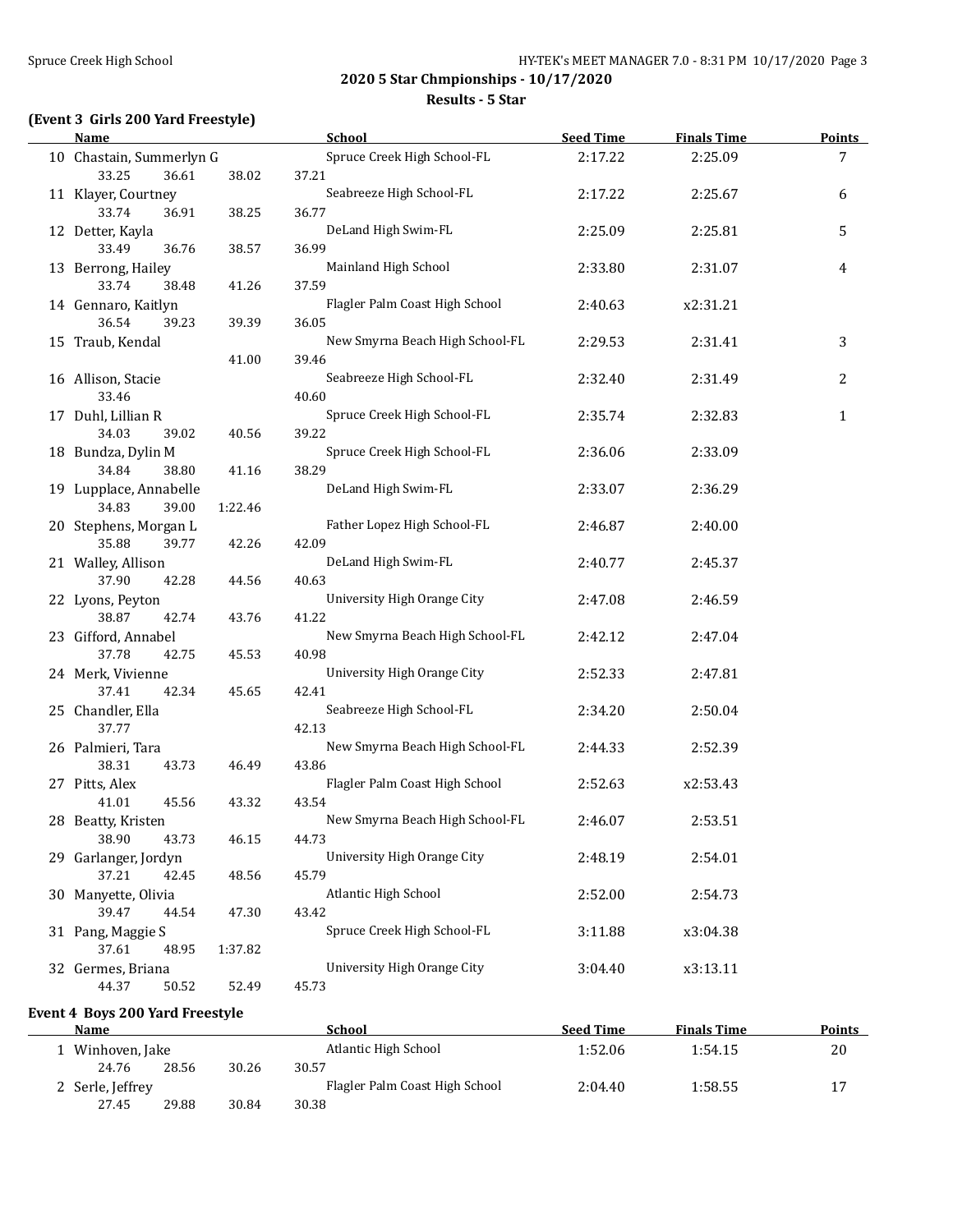#### **Results - 5 Star**

# **(Event 4 Boys 200 Yard Freestyle)**

| <b>Name</b>                                  |       | <b>School</b>                            | <b>Seed Time</b> | <b>Finals Time</b> | <b>Points</b> |
|----------------------------------------------|-------|------------------------------------------|------------------|--------------------|---------------|
| 3 Randolph, Andrew<br>27.50<br>29.50         | 30.82 | Seabreeze High School-FL<br>30.79        | 1:58.80          | 1:58.61            | 16            |
| 4 Foster, Jason T<br>27.06<br>30.93          | 32.64 | Spruce Creek High School-FL<br>32.64     | 2:01.42          | 2:03.27            | 15            |
| 5 Mules, Maverick<br>28.65<br>32.34          | 34.21 | DeLand High Swim-FL<br>30.82             | 2:07.64          | 2:06.02            | 14            |
| 6 Mercado, Michael                           |       | DeLand High Swim-FL                      | 2:06.50          | 2:07.48            | 13            |
| 28.48<br>31.96<br>7 Deininger, Alexander     | 34.28 | 32.76<br>Seabreeze High School-FL        | 2:06.60          | 2:08.81            | 12            |
| 28.39<br>32.53<br>8 Casey, Jackson           | 33.97 | 33.92<br>New Smyrna Beach High School-FL | 2:10.46          | 2:09.74            | 11            |
| 28.53<br>32.88<br>9 Fede, Dominick           | 34.53 | 33.80<br>New Smyrna Beach High School-FL | 2:07.75          | 2:11.35            | 9             |
| 28.64<br>33.90<br>10 Carson, William         | 34.85 | 33.96<br>New Smyrna Beach High School-FL | 2:10.91          | 2:12.06            | 7             |
| 28.60<br>32.43<br>11 Miller, Noah            | 34.82 | 36.21<br>DeLand High Swim-FL             | 2:16.75          | 2:12.38            | 6             |
| 29.50<br>33.53<br>12 Myers, Brendan A        | 35.34 | 34.01<br>Spruce Creek High School-FL     | 2:10.95          | 2:14.54            | 5             |
| 28.49<br>33.76<br>13 Wiles, Connor R         | 36.77 | 35.52<br>Spruce Creek High School-FL     | 2:14.99          | 2:15.70            | 4             |
| 29.75<br>34.53<br>14 Steinwehr, Jack         | 35.68 | 35.74<br>Flagler Palm Coast High School  | 2:13.40          | 2:18.62            | 3             |
| 31.65<br>35.54<br>15 Carley, Robert A        | 37.21 | 34.22<br>Father Lopez High School-FL     | 2:20.81          | 2:20.73            | 2             |
| 31.06<br>34.74<br>16 Alexander, Colin        | 38.03 | 36.90<br>Seabreeze High School-FL        | 2:19.87          | 2:21.21            | $\mathbf{1}$  |
| 31.51<br>34.74<br>17 Arab, Varun P           | 38.05 | 36.91<br>Spruce Creek High School-FL     | 2:23.49          | 2:21.26            |               |
| 31.08<br>35.94<br>18 Hahn, Thomas            | 37.49 | 36.75<br>University High Orange City     | 2:21.75          | 2:22.89            |               |
| 32.74<br>36.75<br>19 Davidson, Edward        | 37.64 | 35.76<br>Seabreeze High School-FL        | 2:21.90          | 2:25.30            |               |
| 31.34<br>37.14<br>20 Neubecker, Duke         | 39.74 | 37.08<br>DeLand High Swim-FL             | 2:41.12          | 2:28.89            |               |
| 31.72<br>37.32<br>21 Fulton, Henry           | 40.07 | 39.78<br>Father Lopez High School-FL     | 2:55.00          | 2:33.38            |               |
| 32.58<br>38.81<br>22 Mixon, Kolton           | 42.53 | 39.46<br>University High Orange City     | 2:28.13          | 2:33.50            |               |
| 31.47<br>38.78<br>23 Li, Jason               | 41.25 | 42.00<br>Atlantic High School            | 2:44.20          | 2:41.71            |               |
| 35.94<br>39.84<br>24 Dietrich, Warren        | 43.19 | 42.74<br><b>Atlantic High School</b>     | 2:51.13          | 2:46.53            |               |
| 37.49<br>42.57<br>25 Multari-McKinney, Roman | 45.66 | 40.81<br>Father Lopez High School-FL     | 3:16.34          | 2:59.90            |               |
| 39.31<br>44.64<br>26 Davis, Aaron            | 48.60 | 47.35<br>Flagler Palm Coast High School  | 2:59.90          | 3:03.95            |               |
| 40.06<br>47.37<br>27 Mercantonio, Leo        | 50.00 | 46.52<br>Mainland High School            | 3:15.10          | 3:04.11            |               |
| 40.79<br>45.16<br>28 Lebron, Heriberito      | 50.71 | 47.45<br>University High Orange City     | 3:16.80          | 3:12.07            |               |
| 40.76<br>46.86                               | 53.54 | 50.91                                    |                  |                    |               |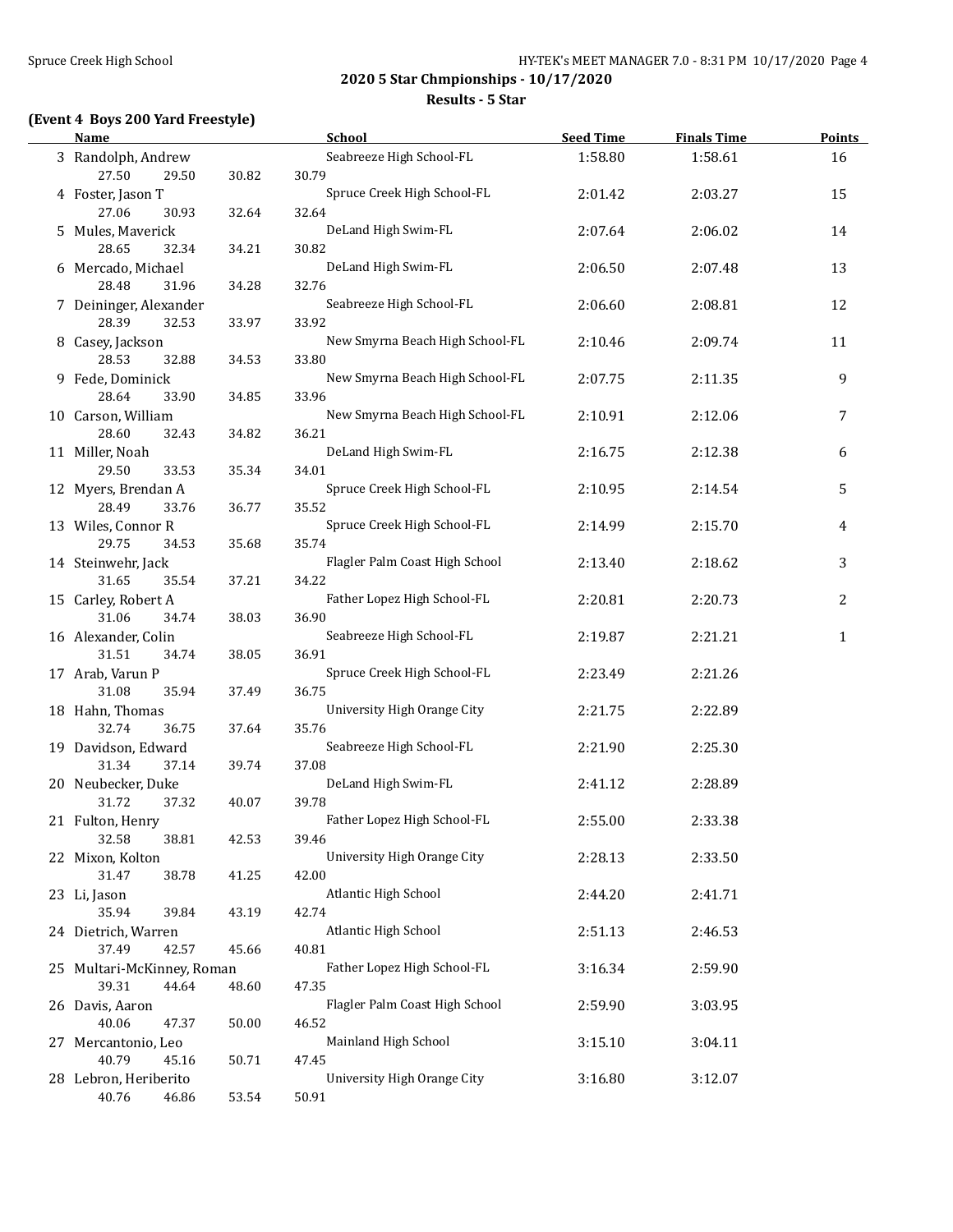#### **Results - 5 Star**

#### **Event 5 Girls 200 Yard IM**

| Name                                |       | School                               | <b>Seed Time</b> | <b>Finals Time</b> | Points       |
|-------------------------------------|-------|--------------------------------------|------------------|--------------------|--------------|
| 1 Stone, Kira                       |       | New Smyrna Beach High School-FL      | 2:32.40          | 2:33.76            | 20           |
| 34.85<br>39.47                      | 44.17 | 35.27                                |                  |                    |              |
| 2 Snell, Alanna                     |       | Flagler Palm Coast High School       | 2:41.41          | 2:36.10            | 17           |
| 33.98<br>40.82                      | 46.84 | 34.46                                |                  |                    |              |
| 3 Hutchison, Alexa N                |       | Spruce Creek High School-FL          | 2:38.36          | 2:37.86            | 16           |
| 34.45<br>40.05                      | 47.98 | 35.38                                |                  |                    |              |
| 4 Epple, Alana                      |       | DeLand High Swim-FL                  | 2:38.90          | 2:38.58            | 15           |
| 34.57<br>39.72                      | 48.79 | 35.50                                |                  |                    |              |
| 5 Gagnier, Mirabella                |       | DeLand High Swim-FL                  | 2:47.01          | 2:40.02            | 14           |
| 35.70<br>42.64                      | 45.69 | 35.99                                |                  |                    |              |
| 6 Jarvis, Daisha                    |       | New Smyrna Beach High School-FL      | 2:43.90          | 2:41.80            | 13           |
| 32.67<br>41.65                      | 50.56 | 36.92                                |                  |                    |              |
| 7 Bryant, Malaina                   |       | Flagler Palm Coast High School       | 2:44.41          | 2:44.62            | 12           |
| 37.94<br>41.81                      | 47.40 | 37.47                                |                  |                    |              |
| 8 Robertson, Xiasha X               |       | Father Lopez High School-FL          | 2:49.57          | 2:45.25            | 11           |
| 35.95<br>40.32                      | 50.34 | 38.64                                |                  |                    |              |
| 9 Miles, Emory                      |       | DeLand High Swim-FL                  | 2:40.04          | 2:45.98            | 9            |
| 34.86<br>40.18                      | 55.85 | 35.09                                |                  |                    |              |
| 10 White, Lauryn                    |       | New Smyrna Beach High School-FL      | 2:44.70          | 2:46.22            | 7            |
| 35.65<br>41.21                      | 52.33 | 37.03                                |                  |                    |              |
| 11 Rowicka, Amelia                  |       | Flagler Palm Coast High School       | 2:46.72          | 2:46.35            | 6            |
| 34.62                               |       | 36.60                                |                  |                    |              |
| 12 Hreib, Malina                    |       | Flagler Palm Coast High School       | 2:46.78          | 2:50.15            | 5            |
| 36.08<br>44.76                      | 50.90 | 38.41                                |                  |                    |              |
| 13 Doolin, Paige                    |       | New Smyrna Beach High School-FL      | 2:57.40          | 2:52.84            | 4            |
| 36.64<br>44.97                      | 52.70 | 38.53                                |                  |                    |              |
| 14 Wooten, Alexa                    |       | Seabreeze High School-FL             | 2:54.76          | 2:56.92            | 3            |
| 41.74<br>44.02                      | 50.84 | 40.32                                |                  |                    |              |
| 15 Ganter, Jamie C                  |       | Spruce Creek High School-FL          | 2:56.29          | 2:57.46            | 2            |
| 37.84<br>48.15                      | 52.51 | 38.96                                |                  |                    |              |
| 16 Steinmann, Emily                 |       | Seabreeze High School-FL             | 2:52.21          | 2:58.59            | $\mathbf{1}$ |
| 36.82<br>2:21.77                    |       |                                      |                  |                    |              |
| 17 Remmert, Julianne M              |       | Spruce Creek High School-FL          | 3:01.70          | 2:58.90            |              |
| 40.45<br>43.08                      | 55.08 | 40.29                                |                  |                    |              |
| 18 Wainright, Maris D<br>39.64      |       | Spruce Creek High School-FL          | 3:01.03          | 3:01.12            |              |
| 44.75                               | 53.81 | 42.92<br>Spruce Creek High School-FL |                  |                    |              |
| 19 Raines, Emma G<br>46.95<br>39.11 | 57.15 | 39.68                                | 3:06.14          | x3:02.89           |              |
| 20 Wood, Madison                    |       | Atlantic High School                 | 3:05.00          | 3:03.47            |              |
| 36.32<br>2:27.15                    |       |                                      |                  |                    |              |
| 21 Ferry, Leah                      |       | University High Orange City          | 3:00.85          | 3:05.31            |              |
| 41.46<br>47.11                      | 53.28 | 43.46                                |                  |                    |              |
| 22 Parsell, Brooke L                |       | Spruce Creek High School-FL          | 3:13.82          | x3:07.80           |              |
| 42.12<br>50.92                      | 54.75 | 40.01                                |                  |                    |              |
| 23 Dorcy, Bella T                   |       | Father Lopez High School-FL          | 3:27.20          | 3:13.43            |              |
| 42.26<br>54.93                      | 54.87 | 41.37                                |                  |                    |              |
| 24 Clinton, Alaycia                 |       | Atlantic High School                 | 3:13.00          | 3:15.99            |              |
| 43.12                               |       | 42.76                                |                  |                    |              |
| 25 Johnson, Emily                   |       | University High Orange City          | 3:17.25          | 3:16.91            |              |
| 42.76<br>54.13                      | 57.75 | 42.27                                |                  |                    |              |
| 26 Ray, Emma                        |       | University High Orange City          | 3:29.51          | 3:22.30            |              |
| 38.95                               |       | 46.77                                |                  |                    |              |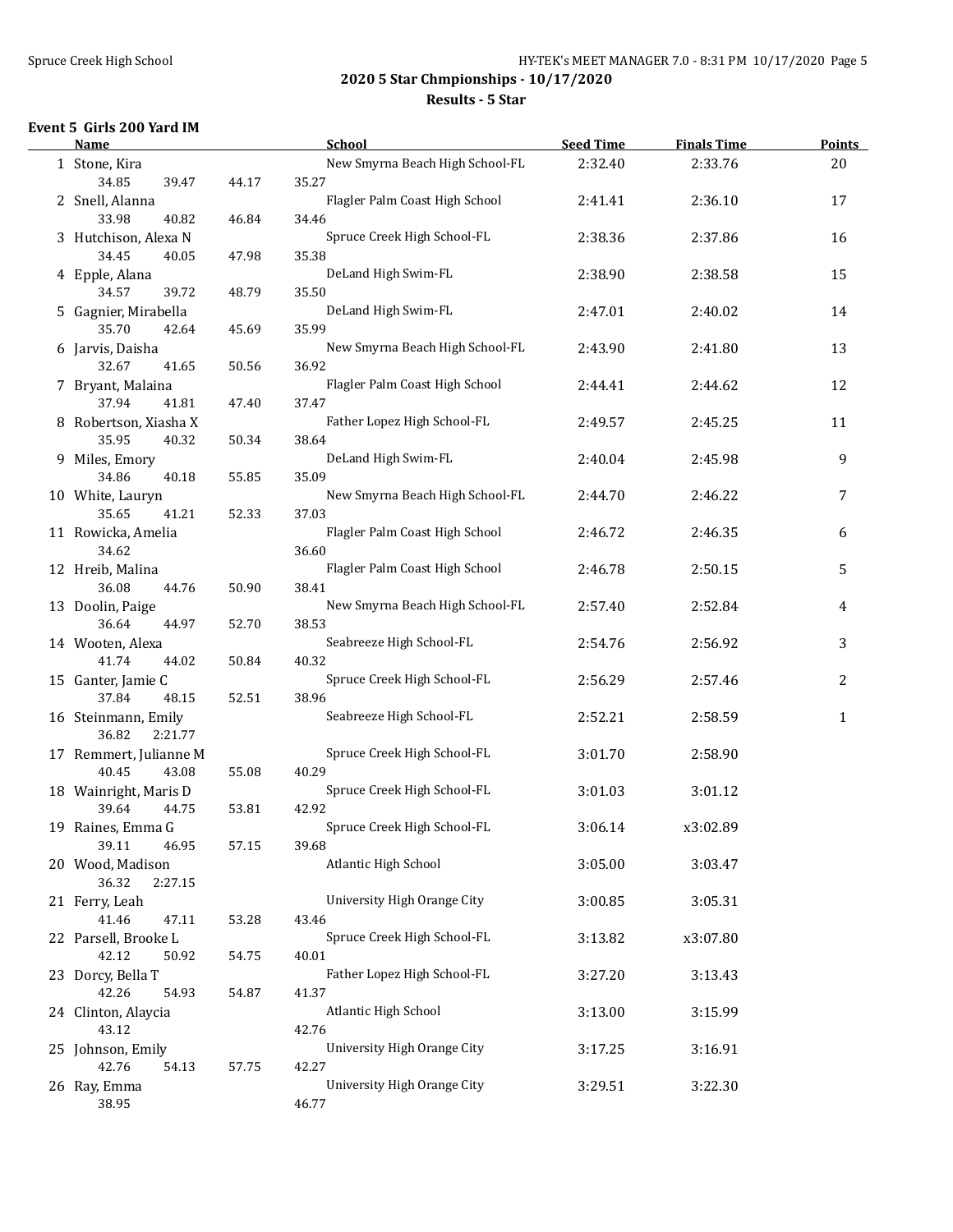**Results - 5 Star**

### **(Event 5 Girls 200 Yard IM)**

| <b>Name</b>                      |       | School                               | <b>Seed Time</b> | <b>Finals Time</b> | <b>Points</b> |
|----------------------------------|-------|--------------------------------------|------------------|--------------------|---------------|
| 27 Rosser, Ashley<br>43.08       |       | University High Orange City<br>47.29 | 3:34.75          | 3:25.07            |               |
|                                  |       |                                      |                  |                    |               |
| Event 6 Boys 200 Yard IM<br>Name |       | <b>School</b>                        | <b>Seed Time</b> | <b>Finals Time</b> | <b>Points</b> |
| 1 Ide, Tristan                   |       | Atlantic High School                 | 2:11.10          | 2:08.45            | 20            |
| 25.81<br>34.40                   | 35.85 | 32.39                                |                  |                    |               |
| 2 Meyer, Matt R                  |       | Spruce Creek High School-FL          | 2:16.19          | 2:14.54            | 17            |
| 28.79<br>37.33                   | 38.15 | 30.27                                |                  |                    |               |
| 3 Dyett, Drew                    |       | New Smyrna Beach High School-FL      | 2:14.00          | 2:14.63            | 16            |
| 27.61<br>34.46                   | 43.49 | 29.07                                |                  |                    |               |
| 4 Romeo, Michael A               |       | Father Lopez High School-FL          | 2:12.00          | 2:18.22            | 15            |
| 28.97<br>34.03                   | 43.33 | 31.89                                |                  |                    |               |
| 5 Snowden, Kyle J                |       | Spruce Creek High School-FL          | 2:20.82          | 2:24.32            | 14            |
| 31.39<br>38.60                   | 41.42 | 32.91                                |                  |                    |               |
| 6 Malone, James B                |       | Spruce Creek High School-FL          | 2:25.81          | 2:25.60            | 13            |
| 31.57<br>39.39                   | 41.36 | 33.28                                |                  |                    |               |
| 7 Wooten, Caleb                  |       | Seabreeze High School-FL             | 2:25.80          | 2:27.06            | 12            |
| 32.17<br>35.98                   | 43.95 | 34.96                                |                  |                    |               |
| 8 DiPietro, Dante                |       | Seabreeze High School-FL             | 2:20.90          | 2:28.58            | 11            |
| 30.28<br>39.41                   | 43.46 | 35.43                                |                  |                    |               |
| 9 Conway, Timothy                |       | DeLand High Swim-FL                  | 2:27.17          | 2:28.98            | 9             |
| 30.76<br>38.38                   | 45.48 | 34.36                                |                  |                    |               |
| 10 Fantone, Ryan                 |       | DeLand High Swim-FL                  | 2:35.35          | 2:36.41            | 7             |
| 32.89<br>38.59                   | 50.79 | 34.14                                |                  |                    |               |
| 11 Rodriguez, Asher              |       | New Smyrna Beach High School-FL      | 2:35.01          | 2:36.61            | 6             |
| 35.63<br>40.24                   | 47.49 | 33.25                                |                  |                    |               |
| 12 Zagers, Kyle                  |       | DeLand High Swim-FL                  | 2:36.64          | 2:39.50            | 5             |
| 35.05<br>42.42                   | 47.45 | 34.58                                |                  |                    |               |
| 13 Archer, Mason                 |       | New Smyrna Beach High School-FL      | 2:42.14          | 2:42.26            | 4             |
| 33.36<br>39.36                   | 52.64 | 36.90                                |                  |                    |               |
| 14 Multari-Mckinney, Stevin      |       | Father Lopez High School-FL          | 2:51.15          | 2:42.91            | 3             |
| 33.93<br>41.53                   | 53.56 | 33.89                                |                  |                    |               |
| 15 Gordon, Reese                 |       | University High Orange City          | 2:50.70          | 2:47.11            | 2             |
| 34.38<br>45.70                   | 47.07 | 39.96                                |                  |                    |               |
| 16 Williams, Raiden              |       | University High Orange City          | 2:44.35          | 2:48.88            | $\mathbf{1}$  |
| 35.83<br>45.76                   | 49.74 | 37.55                                |                  |                    |               |
| 17 Sampson, Luke                 |       | DeLand High Swim-FL                  | 2:48.00          | 2:50.22            |               |
| 37.04<br>45.70                   | 47.41 | 40.07                                |                  |                    |               |
| 18 Freeman, Dominic              |       | New Smyrna Beach High School-FL      | 2:47.44          | 2:56.11            |               |
| 34.58<br>46.88                   | 56.12 | 38.53                                |                  |                    |               |
| 19 Cotton, JC J                  |       | Father Lopez High School-FL          | 2:56.78          | 3:00.36            |               |
| 43.47                            |       | 37.72                                |                  |                    |               |
| 20 Araujo, Tanner                |       | Flagler Palm Coast High School       | 3:19.20          | 3:00.59            |               |
| 35.95<br>50.56                   | 54.12 | 39.96                                |                  |                    |               |
| --- Lazo, Jake R                 |       | Spruce Creek High School-FL          | 2:57.44          | <b>DQ</b>          |               |
| 39.49                            |       | 40.38                                |                  |                    |               |
|                                  |       |                                      |                  |                    |               |
| Event 7 Girls 50 Yard Freestyle  |       |                                      |                  |                    |               |
| <b>Name</b>                      |       | School                               | <b>Seed Time</b> | <b>Finals Time</b> | <b>Points</b> |
| 1 Noble, Lucy                    |       | Flagler Palm Coast High School       | 25.19            | 25.43              | $20\,$        |
| 2 Annunziato, Julia              |       | University High Orange City          | 26.00            | 26.17              | 17            |
| 3 Pickering, Camden B            |       | Spruce Creek High School-FL          | 25.81            | 26.38              | 16            |

4 Cassidy, Clare Seabreeze High School-FL 25.21 26.69 15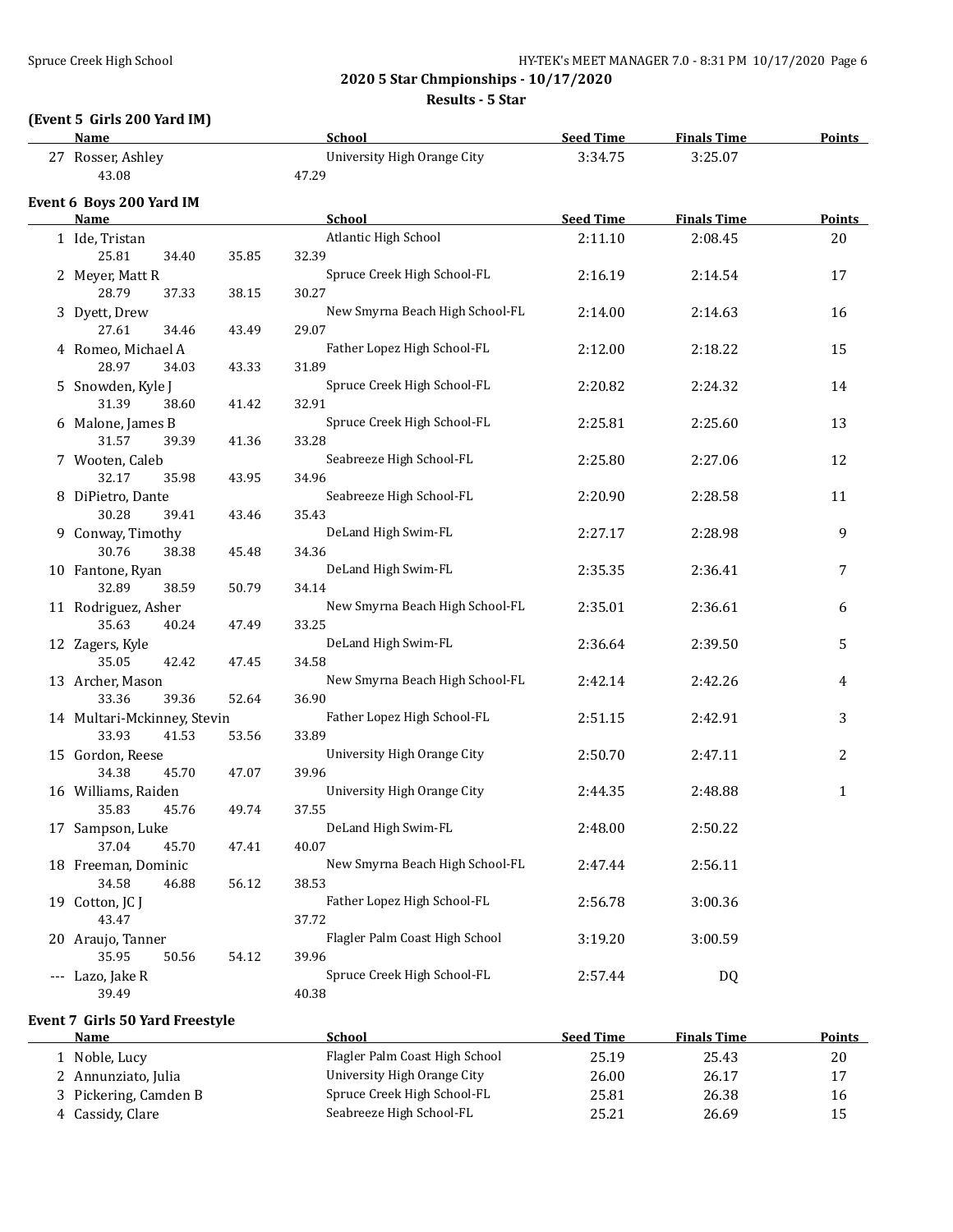#### **Results - 5 Star**

## **(Event 7 Girls 50 Yard Freestyle)**

|       | <b>Name</b>                           | <b>School</b>                                              | <b>Seed Time</b> | <b>Finals Time</b> | <b>Points</b> |
|-------|---------------------------------------|------------------------------------------------------------|------------------|--------------------|---------------|
|       | 5 Linna, Dasha                        | Flagler Palm Coast High School                             | 27.15            | 28.32              | 14            |
| 6     | Brunacci, Isabella                    | DeLand High Swim-FL                                        | 27.44            | 28.38              | 13            |
| 7     | Ehmann, Skye A                        | Spruce Creek High School-FL                                | 28.67            | 28.44              | 12            |
| 8     | Martin, Grace                         | DeLand High Swim-FL                                        | 27.92            | 28.63              | 11            |
| 9     | Harberson, Morgan A                   | Spruce Creek High School-FL                                | 28.85            | 29.25              | 9             |
| 10    | Detter, Kayla                         | DeLand High Swim-FL                                        | 29.35            | 29.32              | 7             |
| 11    | Taylor, Ava                           | DeLand High Swim-FL                                        | 28.99            | 29.51              | 6             |
|       | 12 Kammer, Olivia                     | University High Orange City                                | 29.00            | 29.56              | 5             |
| 13    | Hines, Amariah                        | Seabreeze High School-FL                                   | 28.79            | 30.16              | 4             |
|       | 14 Myers, Maura J                     | Spruce Creek High School-FL                                | 30.56            | 30.22              | 3             |
|       | 15 Darby, Kylie                       | New Smyrna Beach High School-FL                            | 30.50            | 30.28              | 2             |
|       | 16 Cheney, Talulah G                  | Spruce Creek High School-FL                                | 30.33            | x30.44             |               |
| $*17$ | Kurdziel, Julia                       | Flagler Palm Coast High School                             | 29.70            | 30.60              | .50           |
| $*17$ | Harrison, Sarah                       | Flagler Palm Coast High School                             | 30.92            | 30.60              | .50           |
| 19    | Teschner, Celah M                     | Spruce Creek High School-FL                                | 30.95            | x30.86             |               |
| 20    | Raines, Emma G                        | Spruce Creek High School-FL                                | 31.20            | x31.08             |               |
|       | 21 Paris, Skyla                       | New Smyrna Beach High School-FL                            | 32.48            | 31.48              |               |
| 22    | Bryant, Jesslyn                       | Mainland High School                                       | 32.80            | 31.92              |               |
|       | 23 Fueher, Camerin                    | Mainland High School                                       | 31.20            | 32.03              |               |
| 24    | Barringer, Isabel                     | New Smyrna Beach High School-FL                            | 31.07            | 32.08              |               |
| 25    | Altemose, Tristan                     | New Smyrna Beach High School-FL                            | 31.47            | 32.10              |               |
| 26    | Monahan, Hailey                       | DeLand High Swim-FL                                        | 32.15            | x32.84             |               |
| 27    | Davis, Grace C                        | Father Lopez High School-FL                                | 32.12            | 32.96              |               |
| 28    | Sanders, Ferren                       | DeLand High Swim-FL                                        | 31.18            | x33.04             |               |
|       | 29 Parsell, Taylor J                  | Spruce Creek High School-FL                                | 34.08            | x33.27             |               |
|       | 30 Peterson, Skylar                   | DeLand High Swim-FL                                        | 32.25            | x33.63             |               |
|       | 31 Amato, Isabella                    | DeLand High Swim-FL                                        | 34.70            | x34.40             |               |
|       |                                       | University High Orange City                                | 33.43            | 34.49              |               |
| 32    | Bolden, Paige                         | University High Orange City                                | 33.73            | 34.71              |               |
| 33    | Michels, Paige                        | Atlantic High School                                       | 35.20            | 34.72              |               |
|       | 34 Leal, Alicia                       | University High Orange City                                |                  |                    |               |
| 35    | Hook, Jasmine                         |                                                            | 35.75            | x35.10             |               |
| 36    | Hoskinson, Kirynn L                   | Father Lopez High School-FL<br>University High Orange City | 35.25            | 35.22              |               |
| 37    | Bunn, Skylar                          |                                                            | 34.00            | x35.78             |               |
|       | 38 Wolcott, Bailey                    | DeLand High Swim-FL                                        | 34.65            | x36.77             |               |
| 39    | Acharya, Dikshita *                   | Spruce Creek High School-FL                                | 37.23            | x36.89             |               |
|       | 40 Pang, Maggie S                     | Spruce Creek High School-FL                                | 37.77            | x37.29             |               |
|       | 41 Axon, Faith                        | University High Orange City                                | 35.95            | x37.33             |               |
|       | 42 Dundan, Jeana                      | DeLand High Swim-FL                                        | 36.10            | x37.39             |               |
| 43    | Sansom, Marrissa                      | Mainland High School                                       | 38.70            | 37.62              |               |
|       | 44 Stewart, Mikenzie                  | Seabreeze High School-FL                                   | 42.90            | 38.40              |               |
| 45    | Watson, Taylor                        | DeLand High Swim-FL                                        | 31.39            | x38.57             |               |
| 46    | Rodriguez, Amarise                    | University High Orange City                                | 36.33            | x38.59             |               |
| 47    | Posego, Breanna                       | Atlantic High School                                       | 36.80            | 38.62              |               |
| 48    | Smith, Leanne                         | University High Orange City                                | 42.35            | x41.93             |               |
| 49    | Hanstine, Amber                       | Seabreeze High School-FL                                   | 35.23            | 42.10              |               |
| 50    | Santiago, Kayla                       | Spruce Creek High School-FL                                | 44.75            | x43.48             |               |
|       | <b>Event 8 Boys 50 Yard Freestyle</b> |                                                            |                  |                    |               |
|       | <u>Name</u>                           | School                                                     | <b>Seed Time</b> | <b>Finals Time</b> | <b>Points</b> |
|       | 1 Ellinor, James S                    | Spruce Creek High School-FL                                | 23.18            | 23.03              | $20\,$        |
|       | 2 Doster, Ethan                       | New Smyrna Beach High School-FL                            | 23.09            | 23.15              | 17            |
|       | 3 Vedder, Kai                         | DeLand High Swim-FL                                        | 25.69            | 24.28              | 16            |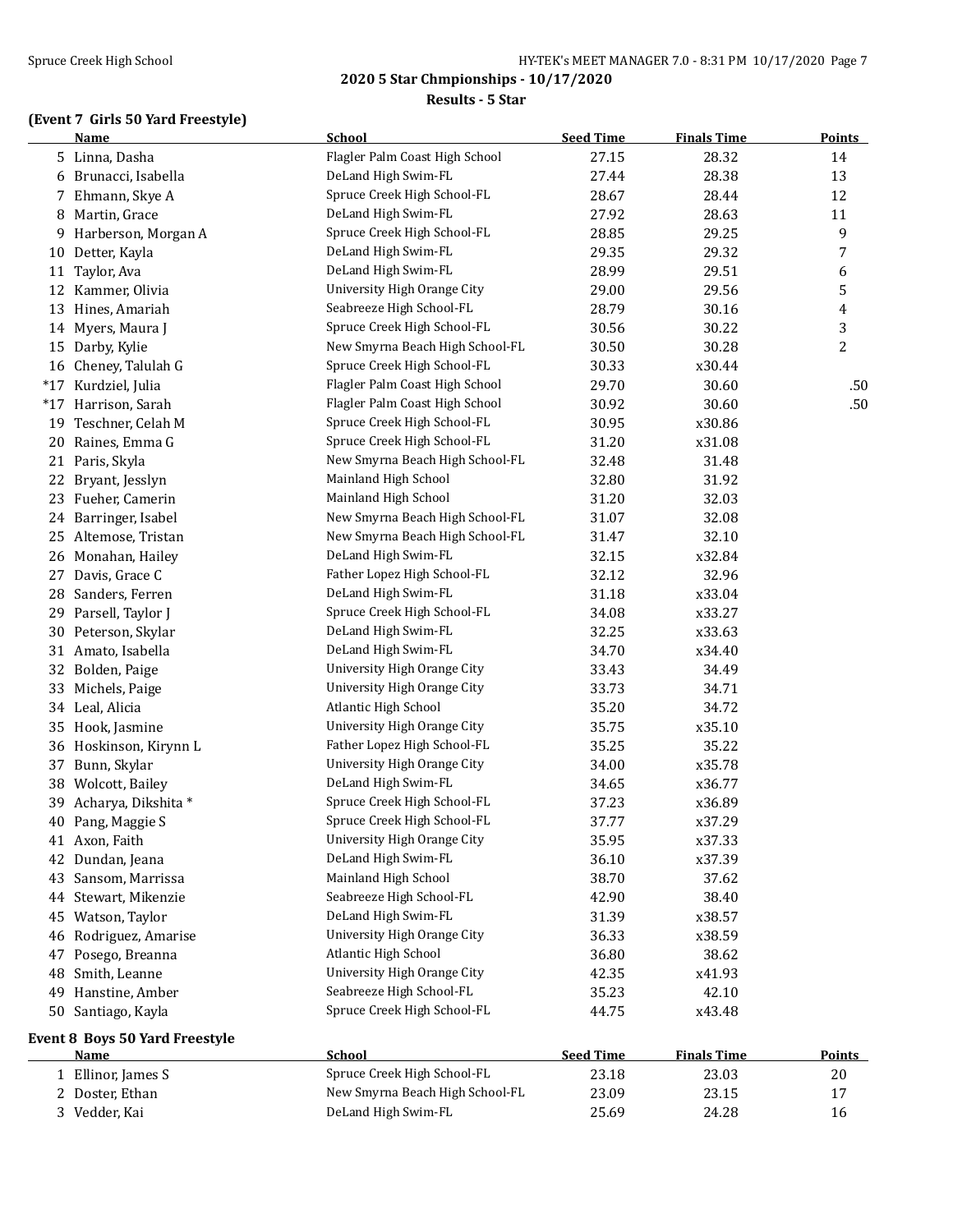#### **Results - 5 Star**

# **(Event 8 Boys 50 Yard Freestyle)**

|    | <b>Name</b>                                     | <b>School</b>                   | <b>Seed Time</b> | <b>Finals Time</b> | <b>Points</b> |
|----|-------------------------------------------------|---------------------------------|------------------|--------------------|---------------|
|    | 4 Kearney, Ethan                                | Seabreeze High School-FL        | 23.40            | 24.41              | 15            |
| 5  | Underberg, Tate                                 | Flagler Palm Coast High School  | 23.50            | 24.63              | 14            |
| 6  | Frierson, Zackary                               | DeLand High Swim-FL             | 24.56            | 24.73              | 13            |
|    | 7 Lopez, Jordan T                               | Spruce Creek High School-FL     | 25.06            | 24.90              | 12            |
| 8  | Sheffield, Cayden                               | Mainland High School            | 24.70            | 25.03              | 11            |
| 9  | Brown, Bradley                                  | University High Orange City     | 24.95            | 25.45              | 9             |
| 10 | Long, Mathew                                    | Seabreeze High School-FL        | 24.80            | 25.50              | 7             |
|    | 11 LaRubbio, Jayden                             | Atlantic High School            | 26.12            | 25.60              | 6             |
| 12 | Lloyd, Matthew W                                | Father Lopez High School-FL     | 25.50            | 25.72              | 5             |
| 13 | Christie, Jacob A                               | Spruce Creek High School-FL     | 27.08            | 26.29              | 4             |
| 14 | Murphy, Christopher                             | New Smyrna Beach High School-FL | 26.25            | 26.32              | 3             |
| 15 | Alverez, Alfredo                                | Atlantic High School            | 27.27            | 26.57              | 2             |
|    | 16 Madzunovic, Julius                           | Father Lopez High School-FL     | 27.25            | 26.66              | $\mathbf{1}$  |
| 17 | Smith, Kenan                                    | DeLand High Swim-FL             | 26.65            | 26.80              |               |
| 18 | First, Hunter                                   | University High Orange City     | 27.50            | 27.37              |               |
| 19 | Cofer, Joseph                                   | Seabreeze High School-FL        | 26.70            | 27.48              |               |
| 20 | Rodriguez, Brandon                              | Seabreeze High School-FL        | 27.90            | 28.24              |               |
|    | 21 Mize, Rylan-Carlos                           | DeLand High Swim-FL             | 29.27            | 28.42              |               |
|    | 22 Ennabili, Noah                               | DeLand High Swim-FL             | 29.87            | x28.81             |               |
| 23 | Macnab,, Alex                                   | DeLand High Swim-FL             | 29.26            | x28.92             |               |
|    | 24 Essig, Jackson V                             | Spruce Creek High School-FL     | 27.65            | 29.07              |               |
|    | 25 Irvin, Dylan                                 | University High Orange City     | 29.75            | 29.47              |               |
| 26 | Cataneo, Louis J                                | Father Lopez High School-FL     | 29.81            | 31.00              |               |
|    | 27 Brown, Gavin                                 | DeLand High Swim-FL             | 30.59            | x31.41             |               |
| 28 | Paspalakis, Lambros                             | Father Lopez High School-FL     | 31.28            | 31.75              |               |
|    | 29 Beckett, Zeke                                | Flagler Palm Coast High School  | 28.90            | 32.08              |               |
| 30 | Richards, John                                  | Atlantic High School            | 32.90            | 33.13              |               |
|    | 31 Yoder, Ethan                                 | University High Orange City     | 31.00            | 33.34              |               |
| 32 | Raymond, Corey                                  | University High Orange City     | 32.70            | x35.44             |               |
| 33 | Coleman, Danny                                  | Mainland High School            | 40.10            | 36.69              |               |
|    | 34 Breary, Trenton                              | Father Lopez High School-FL     | 39.31            | x37.00             |               |
| 35 | Multari-McKinney, Roman                         | Father Lopez High School-FL     | 36.03            | x37.11             |               |
| 36 | Breneman, William                               | New Smyrna Beach High School-FL | 41.89            | 43.41              |               |
|    |                                                 |                                 |                  |                    |               |
|    | Event 9 Girls 100 Yard Butterfly<br><b>Name</b> | <b>School</b>                   | <b>Seed Time</b> | <b>Finals Time</b> | <b>Points</b> |
|    |                                                 | DeLand High Swim-FL             | 58.01            | 59.64              | 20            |
|    | 1 Monette, Anna<br>27.49<br>32.15               |                                 |                  |                    |               |
|    | 2 Meyer, Elizabeth D                            | Spruce Creek High School-FL     | 59.82            | 1:02.23            | 17            |
|    | 29.29<br>32.94                                  |                                 |                  |                    |               |
|    | 3 McComb, Paige                                 | Flagler Palm Coast High School  | 1:06.76          | 1:06.72            | 16            |
|    | 31.35<br>35.37                                  |                                 |                  |                    |               |
|    | 4 Miles, Emory                                  | DeLand High Swim-FL             | 1:09.20          | 1:11.89            | 15            |
|    | 33.80<br>38.09                                  |                                 |                  |                    |               |
|    | 5 Franco, Ashley                                | University High Orange City     | 1:11.46          | 1:11.91            | 14            |
|    | 33.32<br>38.59                                  |                                 |                  |                    |               |
|    | 6 Hoang, Mary-Kate                              | DeLand High Swim-FL             | 1:08.14          | 1:12.16            | 13            |
|    | 33.59<br>38.57                                  |                                 |                  |                    |               |
|    | 7 Traub, Kendal                                 | New Smyrna Beach High School-FL | 1:21.06          | 1:17.68            | 12            |
|    | 8 Pytel, Tegan-Ruth                             | Seabreeze High School-FL        | 1:15.17          | 1:17.90            | 11            |
|    |                                                 |                                 |                  |                    |               |

34.63 43.27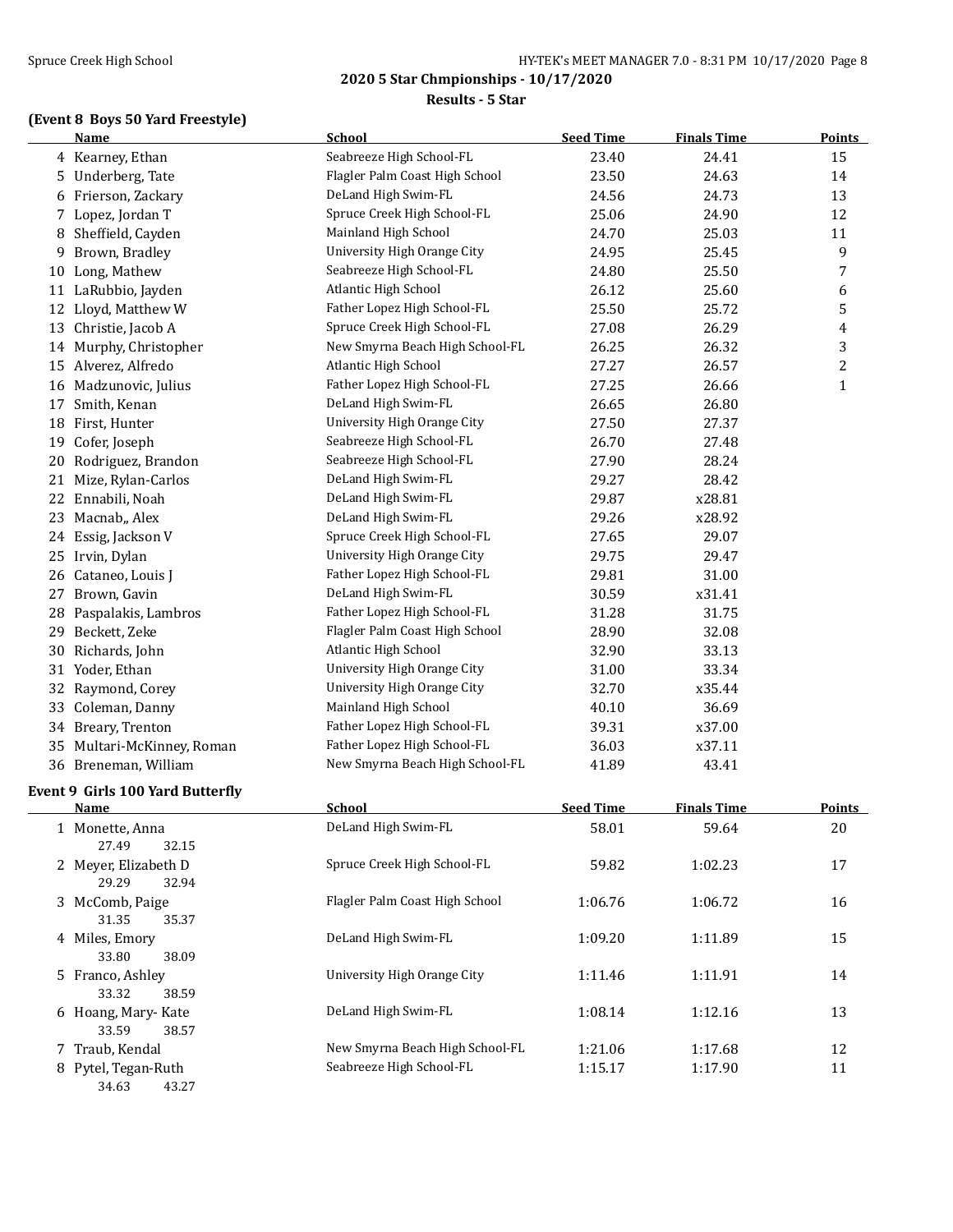**2020 5 Star Chmpionships - 10/17/2020 Results - 5 Star**

# **(Event 9 Girls 100 Yard Butterfly)**

| <b>Name</b>                             | <b>School</b>                   | <b>Seed Time</b> | <b>Finals Time</b> | <b>Points</b> |
|-----------------------------------------|---------------------------------|------------------|--------------------|---------------|
| 9 Harberson, Morgan A<br>35.52<br>42.41 | Spruce Creek High School-FL     | 1:16.54          | 1:17.93            | 9             |
| 10 Reynolds, Rebecca<br>36.49<br>42.53  | Flagler Palm Coast High School  | 1:23.95          | 1:19.02            | 7             |
| 11 Gennaro, Kaitlyn<br>38.23<br>41.62   | Flagler Palm Coast High School  | 1:19.00          | 1:19.85            | 6             |
| 12 Langrell, Jackie<br>36.33<br>45.33   | New Smyrna Beach High School-FL | 1:37.41          | 1:21.66            | 5             |
| 13 Ganter, Jamie C<br>39.33<br>43.19    | Spruce Creek High School-FL     | 1:21.57          | 1:22.52            | 4             |
| 14 Maenza, Alexis J<br>39.92<br>43.11   | Spruce Creek High School-FL     | 1:19.60          | 1:23.03            | 3             |
| 15 Allison, Stacie<br>36.48<br>46.91    | Seabreeze High School-FL        | 1:19.87          | 1:23.39            | 2             |
| 16 Berrong, Hailey<br>39.34<br>44.74    | Mainland High School            | 1:26.20          | 1:24.08            | $\mathbf{1}$  |
| 17 Van Twyver, Grace<br>39.51<br>44.90  | DeLand High Swim-FL             | 1:21.75          | 1:24.41            |               |
| 18 Gifford, Annabel<br>38.53<br>47.12   | New Smyrna Beach High School-FL | 1:24.07          | 1:25.65            |               |
| 19 Murphy, Kathleen<br>39.81<br>46.43   | New Smyrna Beach High School-FL | 1:28.33          | 1:26.24            |               |
| 20 Sanford, Sydney<br>41.58<br>46.51    | <b>Atlantic High School</b>     | 1:29.70          | 1:28.09            |               |
| 21 Stephens, Morgan L<br>39.61<br>48.65 | Father Lopez High School-FL     | 1:21.31          | 1:28.26            |               |
| 22 Pitts, Alex<br>50.00<br>45.03        | Flagler Palm Coast High School  | 1:37.17          | 1:35.03            |               |

## **Event 10 Boys 100 Yard Butterfly**

| <b>Name</b>                              | <b>School</b>                   | <b>Seed Time</b> | <b>Finals Time</b> | <b>Points</b> |
|------------------------------------------|---------------------------------|------------------|--------------------|---------------|
| 1 Outlaw, Declan S<br>26.38<br>31.40     | Spruce Creek High School-FL     | 56.84            | 57.78              | 20            |
| 2 Florea, Eric<br>27.15<br>32.15         | DeLand High Swim-FL             | 1:03.01          | 59.30              | 17            |
| 3 Piglicampi, Logan<br>27.96<br>34.80    | Seabreeze High School-FL        | 59.11            | 1:02.76            | 16            |
| 4 Anderson, Jet<br>29.06<br>34.00        | New Smyrna Beach High School-FL | 1:03.16          | 1:03.06            | 15            |
| 5 Araujo, Brady<br>30.69<br>35.90        | Flagler Palm Coast High School  | 1:14.10          | 1:06.59            | 14            |
| 6 Snowden, Kyle J<br>31.26<br>35.51      | Spruce Creek High School-FL     | 1:04.86          | 1:06.77            | 13            |
| 7 Conway, Timothy<br>30.48<br>36.67      | DeLand High Swim-FL             | 1:06.81          | 1:07.15            | 12            |
| 8 DiPietro, Dante<br>31.00<br>36.90      | Seabreeze High School-FL        | 1:05.90          | 1:07.90            | 11            |
| 9 Fede, Dominick<br>30.68<br>37.39       | New Smyrna Beach High School-FL | 1:04.81          | 1:08.07            | 9             |
| 10 Murphy, Christopher<br>31.15<br>36.93 | New Smyrna Beach High School-FL | 1:07.90          | 1:08.08            | 7             |
| 11 Ketchum, Aiden S<br>32.08<br>36.21    | Father Lopez High School-FL     | 1:06.15          | 1:08.29            | 6             |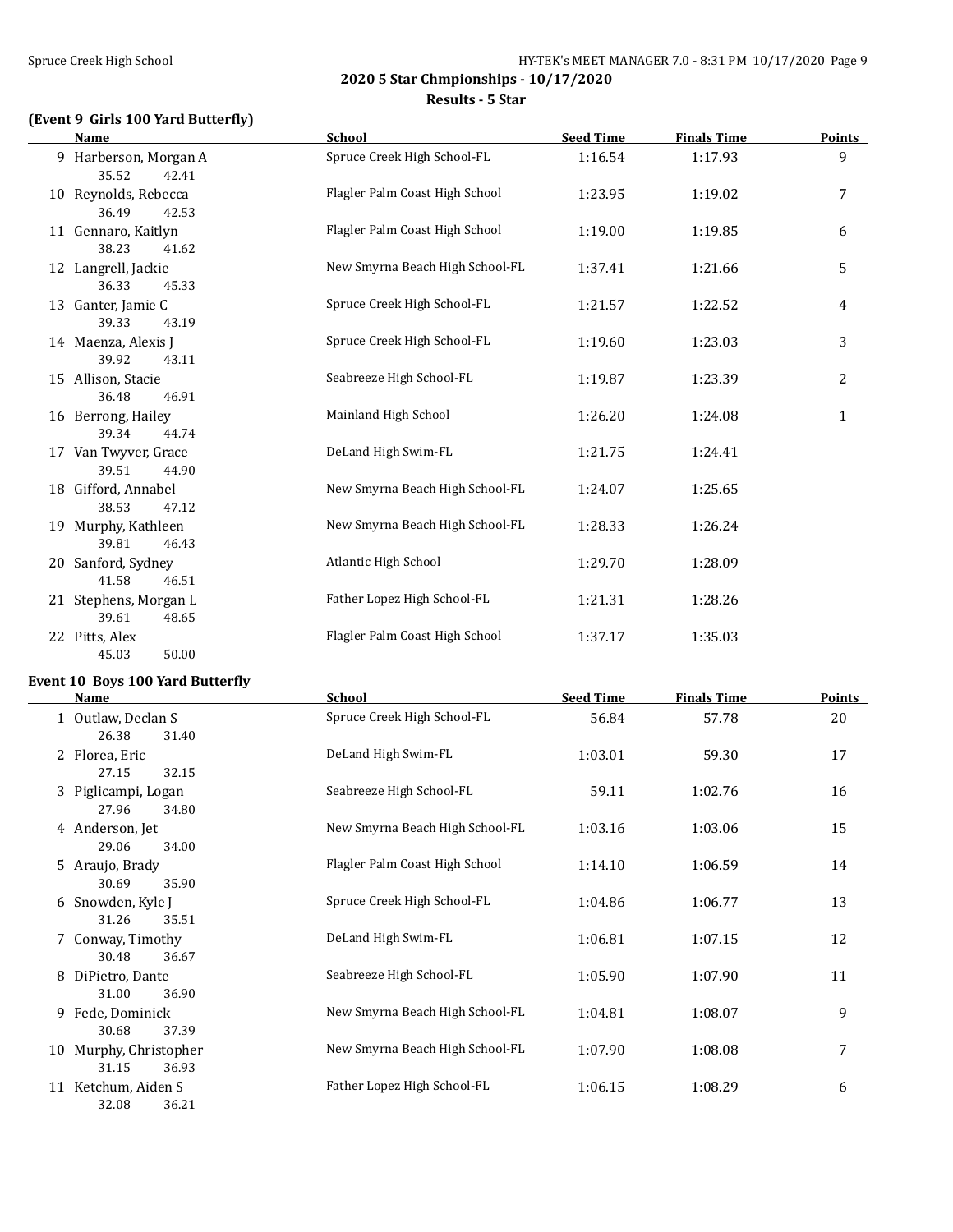#### Spruce Creek High School Spruce Creek High School Spruce Creek High School Spruce Creek High School Spruce Creek High School Spruce Creek High School Spruce Creek High School Spruce Creek High School Spruce Creek High Scho

**2020 5 Star Chmpionships - 10/17/2020**

**Results - 5 Star**

# **(Event 10 Boys 100 Yard Butterfly)**

|    | Name                     | <b>School</b>                  | <b>Seed Time</b> | <b>Finals Time</b> | <b>Points</b> |
|----|--------------------------|--------------------------------|------------------|--------------------|---------------|
|    | 12 Hahn, Thomas          | University High Orange City    | 1:07.30          | 1:09.80            | 5             |
|    | 37.15<br>32.65           |                                |                  |                    |               |
| 13 | Multari-Mckinney, Stevin | Father Lopez High School-FL    | 1:10.12          | 1:10.02            | 4             |
|    | 33.22<br>36.80           |                                |                  |                    |               |
| 14 | Hetzler, Alexander       | Flagler Palm Coast High School | 1:13.50          | 1:10.33            | 3             |
|    | 33.58<br>36.75           |                                |                  |                    |               |
| 15 | Arab, Varun P            | Spruce Creek High School-FL    | 1:19.29          | 1:13.35            | 2             |
|    | 33.82<br>39.53           |                                |                  |                    |               |
| 16 | Hohman, Aden             | University High Orange City    | 1:16.40          | 1:17.53            | 1             |
|    | 34.50<br>43.03           |                                |                  |                    |               |
| 17 | Fulton, Henry            | Father Lopez High School-FL    | 1:20.10          | 1:19.18            |               |
|    | 44.92<br>34.26           |                                |                  |                    |               |
| 18 | Sampson, Luke            | DeLand High Swim-FL            | 1:20.22          | 1:24.55            |               |
|    | 38.27<br>46.28           |                                |                  |                    |               |
| 19 | Cataneo, Louis J         | Father Lopez High School-FL    | 1:21.00          | 1:25.30            |               |
|    | 46.13<br>39.17           |                                |                  |                    |               |

#### **Event 11 Girls 100 Yard Freestyle**

| <b>Name</b>                              | School                         | <b>Seed Time</b> | <b>Finals Time</b> | <b>Points</b>  |
|------------------------------------------|--------------------------------|------------------|--------------------|----------------|
| 1 Cronk, Micayla<br>25.52<br>27.54       | Flagler Palm Coast High School | 53.95            | 53.06              | 20             |
| 2 Monette, Anna<br>27.02<br>29.28        | DeLand High Swim-FL            | 56.22            | 56.30              | 17             |
| 3 Call, Brooklyn E<br>27.69<br>30.78     | Spruce Creek High School-FL    | 58.94            | 58.47              | 16             |
| 4 Cassidy, Clare<br>28.62<br>30.89       | Seabreeze High School-FL       | 57.98            | 59.51              | 15             |
| 5 Marinez, Michelle<br>29.05<br>31.65    | Flagler Palm Coast High School | 59.66            | 1:00.70            | 14             |
| 6 Loukes, Sammie J<br>28.96<br>31.80     | Spruce Creek High School-FL    | 1:01.08          | 1:00.76            | 13             |
| 7 Linna, Dasha<br>30.43<br>33.16         | Flagler Palm Coast High School | 1:03.02          | 1:03.59            | 12             |
| 8 Khanna, Anjali E<br>30.35<br>33.52     | Father Lopez High School-FL    | 1:03.20          | 1:03.87            | 11             |
| 9 Martin, Grace<br>31.24<br>33.78        | DeLand High Swim-FL            | 1:04.07          | 1:05.02            | 9              |
| 10 Cockram, Julia<br>31.99<br>33.54      | DeLand High Swim-FL            | 1:06.94          | 1:05.53            | 7              |
| 11 Justice, Cheyenne<br>32.02<br>34.15   | Seabreeze High School-FL       | 1:07.43          | 1:06.17            | 6              |
| 12 Kammer, Olivia<br>31.51<br>35.23      | University High Orange City    | 1:07.90          | 1:06.74            | 5              |
| 13 Chapman, Kaylee<br>32.46<br>35.19     | Flagler Palm Coast High School | 1:09.10          | 1:07.65            | 4              |
| 14 Kurdziel, Julia<br>32.91<br>35.12     | Flagler Palm Coast High School | 1:08.50          | x1:08.03           |                |
| 15 Hines, Amariah<br>33.33<br>35.45      | Seabreeze High School-FL       | 1:05.90          | 1:08.78            | 3              |
| 16 Buenner, Victoria C<br>32.39<br>36.60 | Spruce Creek High School-FL    | 1:10.53          | 1:08.99            | $\overline{c}$ |
| 17 Moore, Ella M<br>33.56<br>37.97       | Spruce Creek High School-FL    | 1:10.75          | 1:11.53            | $\mathbf{1}$   |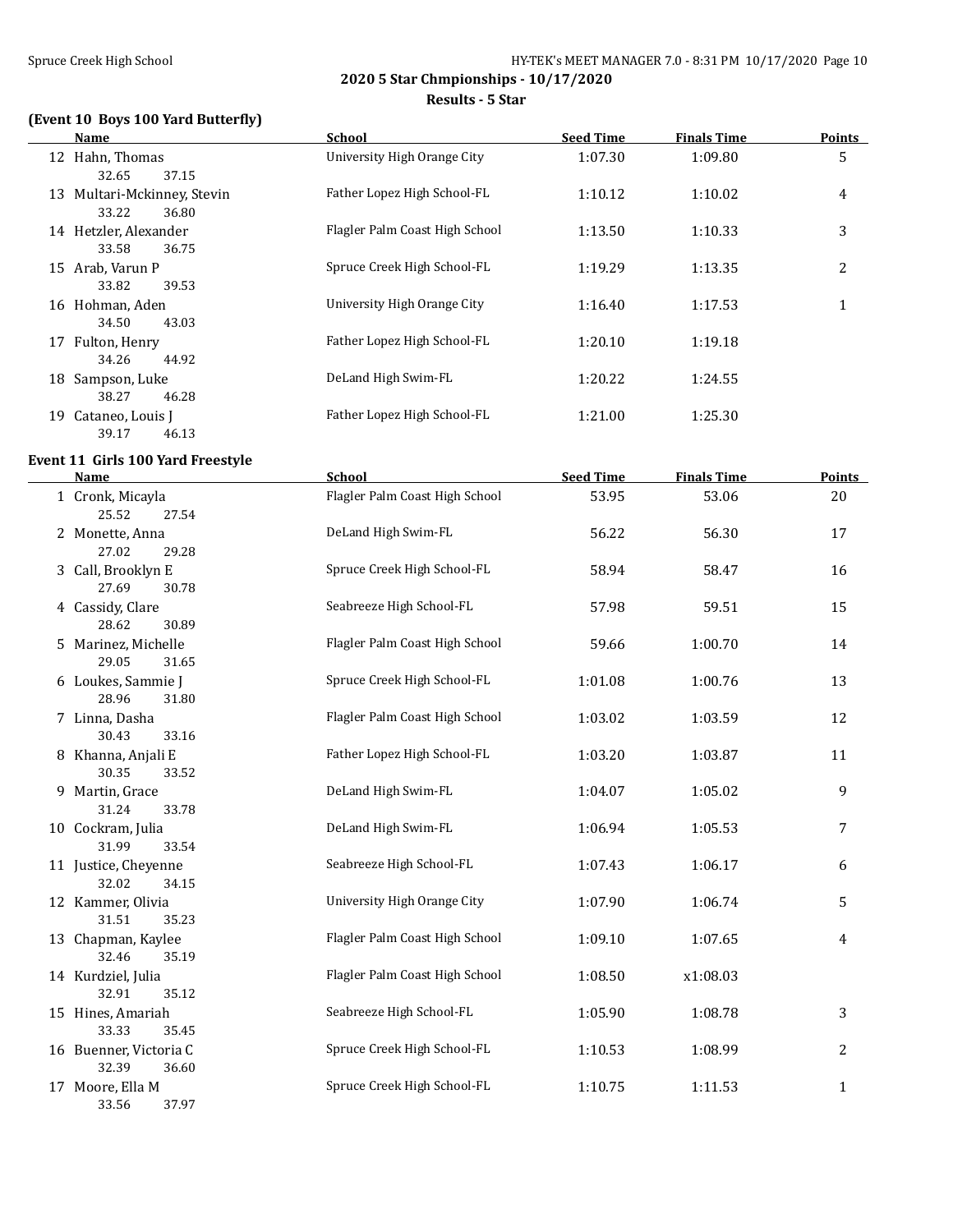$\overline{a}$ 

**2020 5 Star Chmpionships - 10/17/2020**

**Results - 5 Star**

## **(Event 11 Girls 100 Yard Freestyle)**

| <b>Name</b>                             | <b>School</b>                   | <b>Seed Time</b> | <b>Finals Time</b> | <b>Points</b> |
|-----------------------------------------|---------------------------------|------------------|--------------------|---------------|
| 18 Merk, Vivienne<br>34.41<br>37.46     | University High Orange City     | 1:18.55          | 1:11.87            |               |
| 19 Chandler, Ella<br>33.22<br>39.21     | Seabreeze High School-FL        | 1:08.70          | 1:12.43            |               |
| 20 Taylor, Ava<br>38.54<br>33.93        | DeLand High Swim-FL             | 1:07.30          | 1:12.47            |               |
| 21 Palmieri, Tara<br>34.70<br>39.01     | New Smyrna Beach High School-FL | 1:14.33          | 1:13.71            |               |
| 22 Lyons, Peyton<br>36.73<br>37.71      | University High Orange City     | 1:16.00          | 1:14.44            |               |
| 23 Sanders, Ferren<br>36.19<br>39.68    | DeLand High Swim-FL             | 1:10.05          | x1:15.87           |               |
| 24 Peterson, Skylar<br>37.28<br>38.88   | DeLand High Swim-FL             | 1:15.06          | x1:16.16           |               |
| 25 Beatty, Kristen<br>36.84<br>39.43    | New Smyrna Beach High School-FL | 1:17.25          | 1:16.27            |               |
| 26 Amato, Isabella<br>37.06<br>39.39    | DeLand High Swim-FL             | 1:16.96          | x1:16.45           |               |
| 27 Dorcy, Bella T<br>37.11<br>39.56     | Father Lopez High School-FL     | 1:22.85          | 1:16.67            |               |
| 28 Garlanger, Jordyn<br>36.51<br>40.66  | University High Orange City     | 1:16.00          | 1:17.17            |               |
| 29 Rosser, Ashley<br>39.19<br>40.47     | University High Orange City     | 1:20.25          | x1:19.66           |               |
| 30 Leal, Alicia<br>39.37<br>40.80       | Atlantic High School            | 1:21.20          | 1:20.17            |               |
| 31 Hook, Jasmine<br>38.34<br>45.00      | University High Orange City     | 1:37.17          | x1:23.34           |               |
| 32 Bunn, Skylar<br>38.77<br>44.91       | University High Orange City     | 1:19.30          | x1:23.68           |               |
| 33 Dundan, Jeana<br>40.03<br>44.48      | DeLand High Swim-FL             | 1:21.07          | x1:24.51           |               |
| 34 Axon, Faith<br>40.48<br>45.33        | University High Orange City     | 1:36.55          | x1:25.81           |               |
| 35 Ray, Emma<br>38.65<br>47.20          | University High Orange City     | 1:19.35          | x1:25.85           |               |
| 36 Sansom, Marrissa<br>40.87<br>45.81   | Mainland High School            | 1:28.40          | 1:26.68            |               |
| 37 Raval, Shaily A<br>40.75<br>47.30    | Spruce Creek High School-FL     | 1:29.25          | x1:28.05           |               |
| 38 Posego, Breanna<br>42.37<br>45.71    | Atlantic High School            | 1:24.00          | 1:28.08            |               |
| 39 Smith, Leanne<br>43.45<br>51.47      | University High Orange City     | 1:42.35          | x1:34.92           |               |
| 40 Santiago, Kayla<br>44.78<br>53.78    | Spruce Creek High School-FL     | 1:43.55          | x1:38.56           |               |
| --- Stewart, Mikenzie<br>42.63<br>48.62 | Seabreeze High School-FL        | 1:39.98          | X1:31.25           |               |
| Event 12 Boys 100 Yard Freestyle        |                                 |                  |                    |               |

| Name                | School                      | <b>Seed Time</b> | <b>Finals Time</b> | Points |
|---------------------|-----------------------------|------------------|--------------------|--------|
| 1 Frierson, Zackary | DeLand High Swim-FL         | 53.51            | 53.34              | 20     |
| 2 Ellinor, James S  | Spruce Creek High School-FL | 53.66            | 53.76              | 17     |
| 26.35<br>27.41      |                             |                  |                    |        |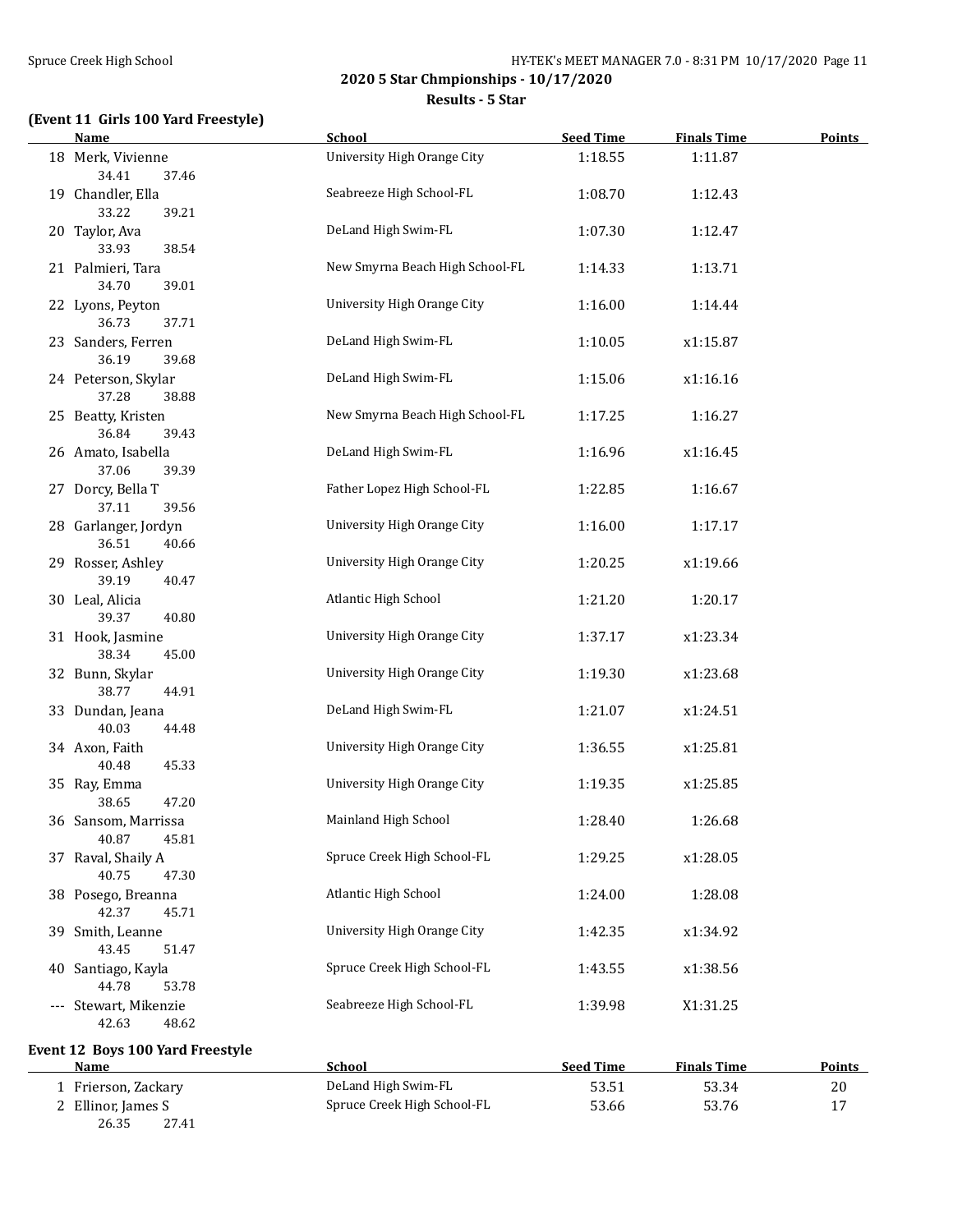**Results - 5 Star**

## **(Event 12 Boys 100 Yard Freestyle)**

| Name                                     | <b>School</b>                   | <b>Seed Time</b> | <b>Finals Time</b> | <b>Points</b>  |
|------------------------------------------|---------------------------------|------------------|--------------------|----------------|
| 3 Pezzi, Cole T<br>26.33<br>27.78        | Father Lopez High School-FL     | 53.64            | 54.11              | 16             |
| 4 Lopez, Jordan T<br>26.45<br>28.44      | Spruce Creek High School-FL     | 55.76            | 54.89              | 15             |
| 5 Long, Devon<br>26.33<br>28.64          | New Smyrna Beach High School-FL | 54.89            | 54.97              | 14             |
| 6 Sheffield, Cayden<br>27.56<br>28.08    | Mainland High School            | 1:02.90          | 55.64              | 13             |
| 7 Deininger, Alexander<br>27.09<br>29.63 | Seabreeze High School-FL        | 55.02            | 56.72              | 12             |
| 8 Metchick, Jeremy<br>27.34<br>29.69     | New Smyrna Beach High School-FL | 57.37            | 57.03              | 11             |
| 9 Hart, Chance<br>26.80<br>30.38         | DeLand High Swim-FL             | 56.38            | 57.18              | 9              |
| 10 Long, Mathew<br>27.52<br>29.82        | Seabreeze High School-FL        | 57.10            | 57.34              | 7              |
| 11 Agosto, Nicholas<br>27.40<br>31.75    | University High Orange City     | 1:01.00          | 59.15              | 6              |
| 12 Cofer, Joseph<br>27.31<br>31.91       | Seabreeze High School-FL        | 59.58            | 59.22              | 5              |
| 13 Brown, Bradley<br>28.50<br>31.46      | University High Orange City     | 58.78            | 59.96              | 4              |
| 14 Araujo, Brady<br>28.62<br>32.38       | Flagler Palm Coast High School  | 58.90            | 1:01.00            | 3              |
| 15 Hetzler, Alexander<br>29.90<br>31.25  | Flagler Palm Coast High School  | 59.50            | 1:01.15            | $\overline{c}$ |
| 16 Smith, Kenan<br>29.79<br>31.52        | DeLand High Swim-FL             | 1:01.88          | 1:01.31            | $\mathbf{1}$   |
| 17 Alverez, Alfredo                      | Atlantic High School            | 1:01.10          | 1:01.47            |                |
| 18 Wiles, Connor R<br>29.33<br>32.44     | Spruce Creek High School-FL     | 1:01.60          | 1:01.77            |                |
| 19 Madzunovic, Julius<br>29.91<br>32.49  | Father Lopez High School-FL     | 1:01.40          | 1:02.40            |                |
| 20 McComb, Reid M<br>30.42<br>32.54      | Spruce Creek High School-FL     | 1:04.55          | 1:02.96            |                |
| 21 LaRubbio, Jayden<br>30.11<br>33.29    | Atlantic High School            | 1:02.00          | 1:03.40            |                |
| 22 Williams, Raiden<br>30.49<br>33.20    | University High Orange City     | 1:00.00          | 1:03.69            |                |
| 23 Macnab,, Alex<br>30.93<br>35.76       | DeLand High Swim-FL             | 1:07.03          | 1:06.69            |                |
| 24 Collie, Dylan<br>31.98<br>34.97       | DeLand High Swim-FL             | 1:12.47          | x1:06.95           |                |
| 25 Irvin, Dylan<br>33.44<br>34.48        | University High Orange City     | 1:16.20          | 1:07.92            |                |
| 26 Wooten, Bryce<br>31.78<br>37.12       | Seabreeze High School-FL        | 1:02.20          | 1:08.90            |                |
| 27 Brown, Gavin<br>32.82<br>36.81        | DeLand High Swim-FL             | 1:13.22          | x1:09.63           |                |
| 28 Beckett, Zeke<br>32.11<br>37.77       | Flagler Palm Coast High School  | 1:07.50          | 1:09.88            |                |
| 29 Richards, John<br>33.45<br>38.68      | Atlantic High School            | 1:15.00          | 1:12.13            |                |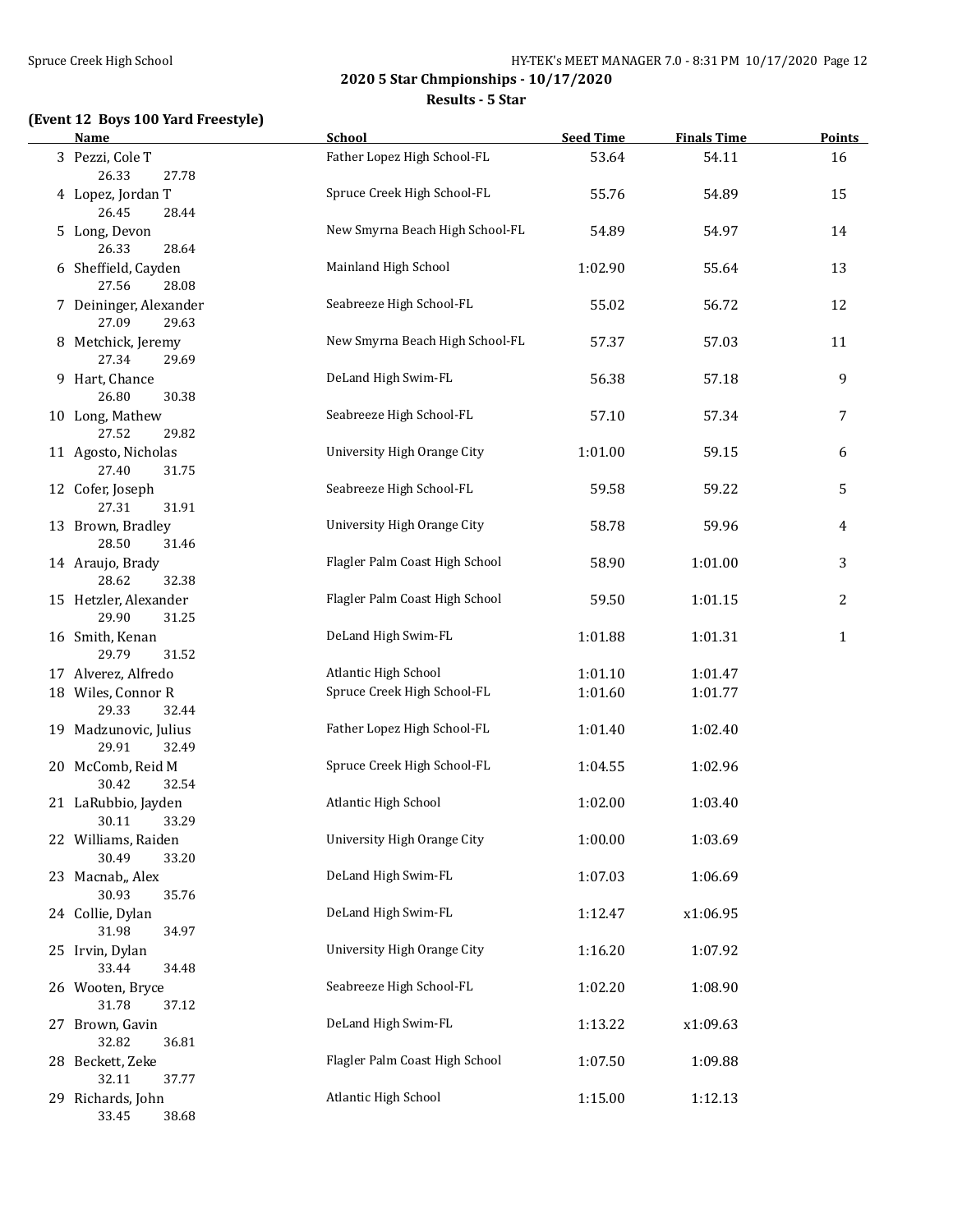**Results - 5 Star**

# **(Event 12 Boys 100 Yard Freestyle)**

|    | <b>Name</b>        | <b>School</b>               | <b>Seed Time</b> | <b>Finals Time</b><br>Points |
|----|--------------------|-----------------------------|------------------|------------------------------|
|    | 30 Cotton, JC J    | Father Lopez High School-FL | 1:09.84          | 1:13.16                      |
|    | 38.50<br>34.66     |                             |                  |                              |
| 31 | Dietrich, Warren   | Atlantic High School        | 1:19.80          | 1:13.71                      |
|    | 36.48<br>37.23     |                             |                  |                              |
|    | 32 Stamp, Alex     | University High Orange City | 1:13.50          | x1:13.73                     |
|    | 40.82<br>32.91     |                             |                  |                              |
|    | 33 Yoder, Ethan    | University High Orange City | 1:15.35          | x1:20.53                     |
|    | 34 Breary, Trenton | Father Lopez High School-FL | 1:28.25          | 1:26.23                      |
| 35 | Lebron, Heriberito | University High Orange City | 1:32.00          | x1:27.53                     |
|    | 49.12<br>38.41     |                             |                  |                              |
|    | 36 Coleman, Danny  | Mainland High School        | 1:41.40          | 1:31.35                      |
|    | 48.69<br>42.66     |                             |                  |                              |

## **Event 13 Girls 500 Yard Freestyle**

| Name                    |       |       |       | <b>School</b>                  |                                 |         | <b>Seed Time</b> | <b>Finals Time</b> | <b>Points</b>  |
|-------------------------|-------|-------|-------|--------------------------------|---------------------------------|---------|------------------|--------------------|----------------|
| 1 Hurley, Megan         |       |       |       | Flagler Palm Coast High School | 5:23.10                         | 5:19.66 | 20               |                    |                |
| 28.94                   | 31.75 | 32.34 | 32.77 | 32.54                          | 32.32                           | 32.31   | 32.36            |                    |                |
| 32.52                   | 31.81 |       |       |                                |                                 |         |                  |                    |                |
| 2 Annunziato, Julia     |       |       |       |                                | University High Orange City     |         | 5:42.70          | 5:37.86            | 17             |
| 29.93                   | 33.26 | 34.17 | 34.08 | 34.97                          | 34.66                           | 35.00   | 34.77            |                    |                |
| 35.03                   | 31.99 |       |       |                                |                                 |         |                  |                    |                |
| 3 Nilsen, Mia           |       |       |       |                                | Flagler Palm Coast High School  |         | 6:18.38          | 6:08.08            | 16             |
| 34.34                   | 37.13 | 38.13 | 38.14 | 36.85                          | 37.11                           | 37.55   | 37.26            |                    |                |
| 37.06                   | 34.51 |       |       |                                |                                 |         |                  |                    |                |
| 4 Gagnier, Mirabella    |       |       |       | DeLand High Swim-FL            |                                 |         | 6:22.08          | 6:11.38            | 15             |
| 33.84                   | 38.20 | 38.98 | 38.20 | 38.33                          | 38.48                           | 37.54   | 37.04            |                    |                |
| 37.04                   | 33.73 |       |       |                                |                                 |         |                  |                    |                |
| 5 Epple, Alana          |       |       |       | DeLand High Swim-FL            |                                 |         | 6:12.53          | 6:12.58            | 14             |
| 33.24                   | 36.25 | 36.97 | 37.73 | 38.46                          | 38.27                           | 38.57   | 37.92            |                    |                |
| 37.82                   | 37.35 |       |       |                                |                                 |         |                  |                    |                |
| 6 Hutchison, Alexa N    |       |       |       |                                | Spruce Creek High School-FL     |         | 6:20.21          | 6:17.55            | 13             |
| 32.71                   | 37.28 | 38.15 | 38.37 | 38.55                          | 38.89                           | 38.81   | 38.83            |                    |                |
| 38.51                   | 37.45 |       |       |                                |                                 |         |                  |                    |                |
| 7 Trappman, Sara        |       |       |       | Atlantic High School           |                                 |         | 6:23.00          | 6:18.74            | 12             |
| 33.23                   | 37.79 | 39.42 | 38.66 | 38.83                          | 38.56                           | 38.62   | 38.91            |                    |                |
| 38.58                   | 36.14 |       |       |                                |                                 |         |                  |                    |                |
| 8 White, Lauryn         |       |       |       |                                | New Smyrna Beach High School-FL |         | 6:33.02          | 6:25.35            | 11             |
| 34.31                   | 38.51 | 39.08 | 39.59 | 39.58                          | 39.21                           | 39.26   | 39.52            |                    |                |
| 38.54                   | 37.75 |       |       |                                |                                 |         |                  |                    |                |
| 9 Chastain, Summerlyn G |       |       |       |                                | Spruce Creek High School-FL     |         | 6:20.92          | 6:26.52            | 9              |
| 34.68                   | 37.31 | 38.41 | 39.01 | 38.85                          | 39.00                           | 39.96   | 39.74            |                    |                |
| 40.54                   | 39.02 |       |       |                                |                                 |         |                  |                    |                |
| 10 Doolin, Paige        |       |       |       |                                | New Smyrna Beach High School-FL |         | 6:46.31          | 6:35.34            | $\overline{7}$ |
| 34.67                   | 38.28 | 39.59 | 39.85 | 40.38                          | 40.67                           | 41.25   | 41.25            |                    |                |
| 40.73                   | 38.67 |       |       |                                |                                 |         |                  |                    |                |
| 11 Duhl, Lillian R      |       |       |       |                                | Spruce Creek High School-FL     |         | 6:52.35          | 6:43.69            | 6              |
| 35.78                   | 40.69 | 40.85 | 41.25 | 40.29                          | 41.25                           | 41.51   | 41.43            |                    |                |
| 40.85                   | 39.79 |       |       |                                |                                 |         |                  |                    |                |
| 12 Sanford, Sydney      |       |       |       | Atlantic High School           |                                 |         | 7:05.00          | 6:45.10            | 5              |
| 36.43                   | 40.50 | 41.46 | 41.74 | 41.76                          | 42.10                           | 42.16   | 40.80            |                    |                |
| 40.47                   | 37.68 |       |       |                                |                                 |         |                  |                    |                |
| 13 Bundza, Dylin M      |       |       |       |                                | Spruce Creek High School-FL     |         | 7:01.75          | 6:45.39            | 4              |
|                         |       |       |       |                                |                                 |         | 2:02.12          |                    |                |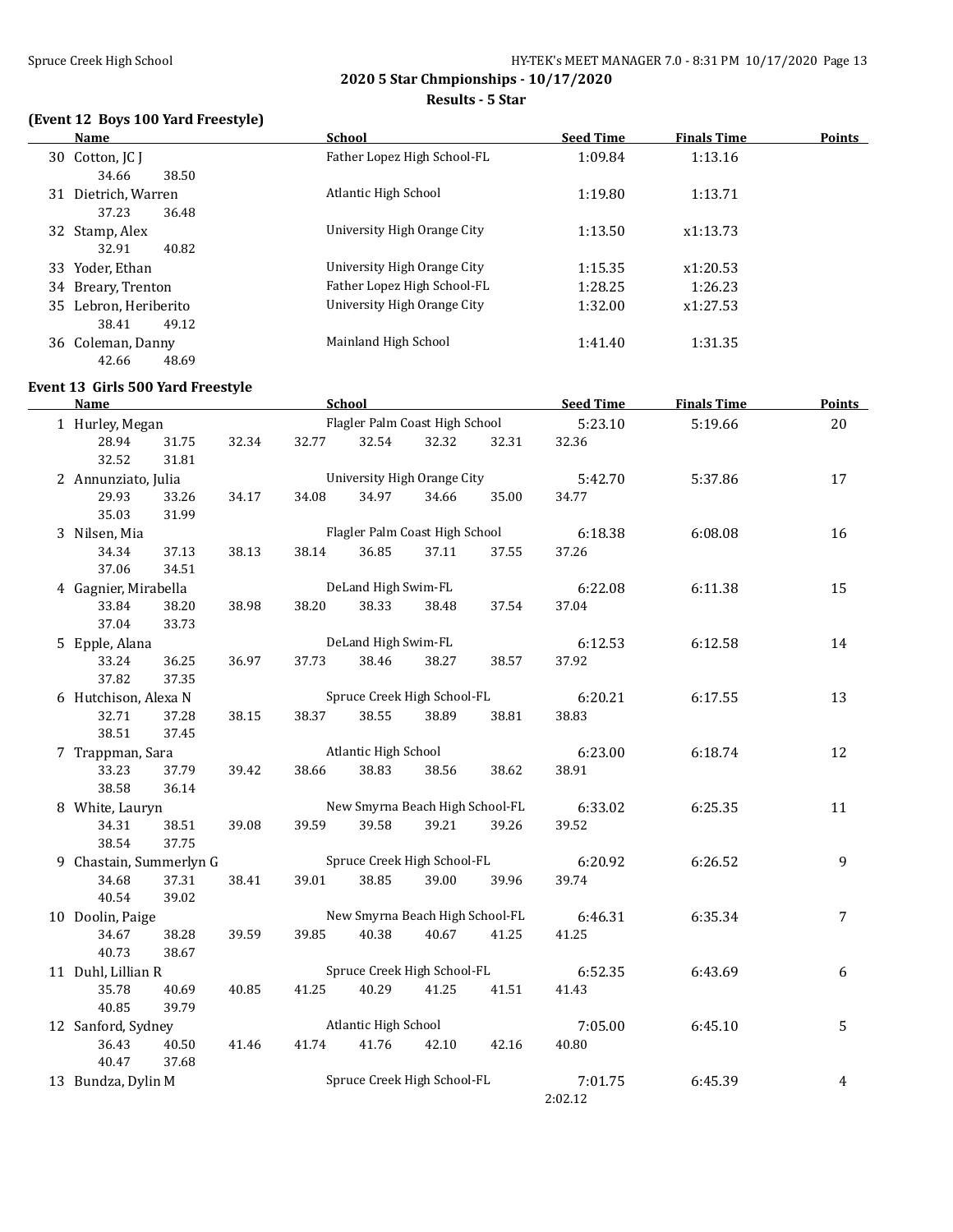#### **Results - 5 Star**

# **(Event 13 Girls 500 Yard Freestyle)**

| <b>Name</b>             |       |       |                                | <b>School</b>        |                                 |       | <b>Seed Time</b> | <b>Finals Time</b> | <b>Points</b> |
|-------------------------|-------|-------|--------------------------------|----------------------|---------------------------------|-------|------------------|--------------------|---------------|
| 14 Lupplace, Annabelle  |       |       |                                | DeLand High Swim-FL  |                                 |       | 6:39.32          | 6:55.13            | 3             |
| 35.61                   | 39.27 | 41.42 | 41.58                          | 42.78                | 43.48                           | 43.27 | 43.75            |                    |               |
| 43.30                   | 40.67 |       |                                |                      |                                 |       |                  |                    |               |
| 15 Corr, Faythe         |       |       |                                |                      | New Smyrna Beach High School-FL |       | 6:55.33          | 7:11.46            | 2             |
| 34.98                   | 39.70 | 41.97 | 43.73                          | 45.75                | 45.22                           | 45.90 | 45.69            |                    |               |
| 45.28                   | 43.24 |       |                                |                      |                                 |       |                  |                    |               |
| 16 Parsell, Brooke L    |       |       | Spruce Creek High School-FL    |                      |                                 |       | 7:13.62          | x7:12.54           |               |
| 36.82                   | 41.75 | 44.03 | 43.93                          | 44.63                | 45.39                           | 46.38 | 45.37            |                    |               |
| 44.82                   | 39.42 |       |                                |                      |                                 |       |                  |                    |               |
| 17 Reynolds, Rebecca    |       |       | Flagler Palm Coast High School |                      |                                 |       | 7:40.16          | 7:14.74            | $\mathbf{1}$  |
| 39.46                   | 41.67 | 43.07 | 44.32                          | 45.13                | 43.98                           | 44.88 | 45.54            |                    |               |
| 45.78                   | 40.91 |       |                                |                      |                                 |       |                  |                    |               |
| 18 Chanfrau, Caroline M |       |       |                                |                      | Father Lopez High School-FL     |       | 7:15.82          | 7:18.84            |               |
| 37.22                   | 42.35 | 44.10 | 44.74                          | 46.08                | 45.80                           | 45.53 | 45.38            |                    |               |
| 44.48                   | 43.16 |       |                                |                      |                                 |       |                  |                    |               |
| 19 Paris, Skyla         |       |       |                                |                      | New Smyrna Beach High School-FL |       | 7:20.33          | 7:20.73            |               |
| 35.69                   | 42.86 | 43.53 | 44.73                          | 46.56                | 47.30                           | 46.13 | 45.57            |                    |               |
| 45.48                   | 42.88 |       |                                |                      |                                 |       |                  |                    |               |
| 20 Bryant, Jesslyn      |       |       |                                | Mainland High School |                                 |       | 7:37.20          | 7:27.03            |               |
| 37.19                   | 42.05 | 44.79 | 44.88                          | 45.83                | 46.26                           | 47.43 | 47.04            |                    |               |
| 46.94                   | 44.62 |       |                                |                      |                                 |       |                  |                    |               |
| 21 Michels, Paige       |       |       |                                |                      | University High Orange City     |       | 7:51.55          | 7:52.16            |               |
| 37.69                   | 43.96 | 47.04 | 49.16                          | 49.99                | 50.92                           | 49.56 | 49.40            |                    |               |
| 49.01                   | 45.43 |       |                                |                      |                                 |       |                  |                    |               |
| 22 Rooney, Angelina     |       |       |                                |                      | Flagler Palm Coast High School  |       | 7:58.12          | 8:32.81            |               |
| 41.62                   | 47.06 | 51.82 | 52.29                          | 53.68                | 53.93                           | 55.41 | 53.58            |                    |               |
| 53.20                   | 50.22 |       |                                |                      |                                 |       |                  |                    |               |

#### **Event 14 Boys 500 Yard Freestyle**

|   | <b>Name</b>        |                                                  |       |                             | School                          |       |         | <b>Seed Time</b> | <b>Finals Time</b> | <b>Points</b> |
|---|--------------------|--------------------------------------------------|-------|-----------------------------|---------------------------------|-------|---------|------------------|--------------------|---------------|
|   |                    | Outlaw, Declan S                                 |       | Spruce Creek High School-FL |                                 |       |         |                  | 5:05.50            | 20            |
|   | 26.98              | 29.96                                            | 30.92 | 31.26                       | 31.33                           | 31.17 | 30.84   | 31.41            |                    |               |
|   | 31.38              | 30.25                                            |       |                             |                                 |       |         |                  |                    |               |
|   | 2 Winhoven, Jake   |                                                  |       |                             | Atlantic High School            |       |         | 5:21.00          | 5:12.28            | 17            |
|   | 25.26              | 29.09                                            | 30.61 | 31.71                       | 31.77                           | 32.54 | 31.45   | 32.52            |                    |               |
|   | 33.32              | 34.01                                            |       |                             |                                 |       |         |                  |                    |               |
| 3 |                    | Flagler Palm Coast High School<br>Serle, Jeffrey |       |                             |                                 |       | 5:23.60 | 5:27.27          | 16                 |               |
|   | 28.82              | 32.13                                            | 32.63 | 33.22                       | 32.94                           | 33.39 | 33.62   | 33.64            |                    |               |
|   | 33.88              | 33.00                                            |       |                             |                                 |       |         |                  |                    |               |
|   | 4 Randolph, Andrew |                                                  |       |                             | Seabreeze High School-FL        |       |         | 5:35.20          | 5:33.67            | 15            |
|   | 29.60              | 32.32                                            | 33.39 | 33.77                       | 34.99                           | 34.69 | 34.41   | 35.06            |                    |               |
|   | 33.47              | 31.97                                            |       |                             |                                 |       |         |                  |                    |               |
|   | 5 Foster, Jason T  |                                                  |       |                             | Spruce Creek High School-FL     |       |         | 5:42.96          | 5:39.13            | 14            |
|   | 29.04              | 32.55                                            | 34.13 | 34.56                       | 34.15                           | 34.94 | 34.99   | 35.42            |                    |               |
|   | 35.15              | 34.20                                            |       |                             |                                 |       |         |                  |                    |               |
|   | 6 Orchard, Caleb   |                                                  |       |                             | Seabreeze High School-FL        |       |         | 5:46.90          | 5:42.63            | 13            |
|   | 29.35              | 32.06                                            | 34.56 | 34.93                       | 35.31                           | 35.76 | 35.94   | 35.62            |                    |               |
|   | 36.28              | 32.82                                            |       |                             |                                 |       |         |                  |                    |               |
|   | 7 Fantone, Ryan    |                                                  |       |                             | DeLand High Swim-FL             |       |         | 5:46.53          | 5:55.55            | 12            |
|   | 30.45              | 33.31                                            | 34.98 | 35.73                       | 36.54                           | 36.82 | 37.07   | 37.21            |                    |               |
|   | 37.27              | 36.17                                            |       |                             |                                 |       |         |                  |                    |               |
| 8 | Casey, Jackson     |                                                  |       |                             | New Smyrna Beach High School-FL |       |         | 6:11.21          | 5:57.77            | 11            |
|   | 31.02              |                                                  |       |                             | 37.45                           | 38.12 | 36.92   | 37.20            |                    |               |
|   | 35.80              | 32.91                                            |       |                             |                                 |       |         |                  |                    |               |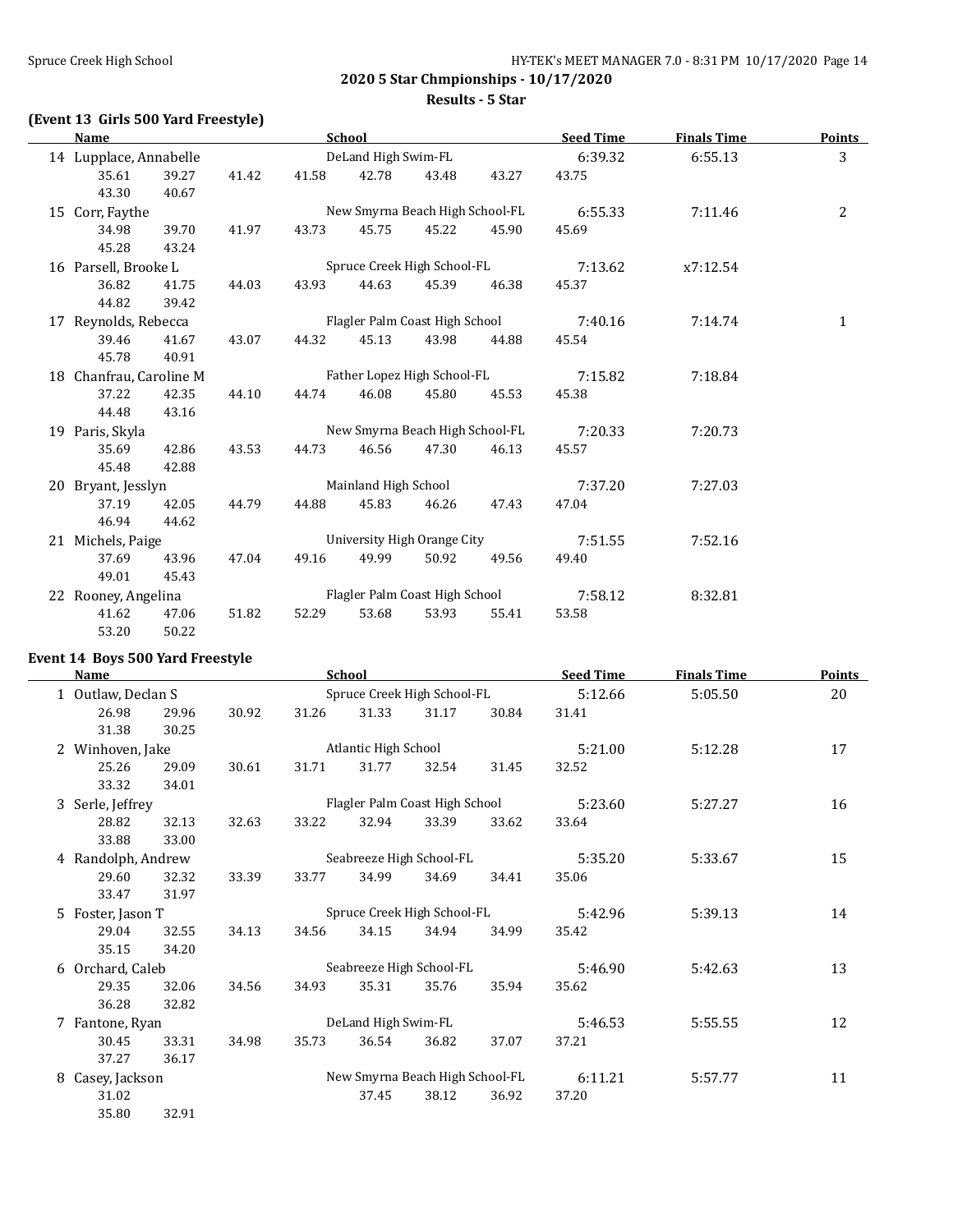**2020 5 Star Chmpionships - 10/17/2020 Results - 5 Star**

# **(Event 14 Boys 500 Yard Freestyle)**

| <b>Name</b>         |                  | School |       | <b>Seed Time</b>                | <b>Finals Time</b> | <b>Points</b> |         |         |              |
|---------------------|------------------|--------|-------|---------------------------------|--------------------|---------------|---------|---------|--------------|
| 9 Zagers, Kyle      |                  |        |       | DeLand High Swim-FL             |                    |               | 5:58.20 | 5:58.03 | 9            |
| 31.34               | 34.76            | 36.33  | 35.81 | 37.15                           | 37.31              | 37.81         | 37.83   |         |              |
| 36.29               | 33.40            |        |       |                                 |                    |               |         |         |              |
| 10 Lloyd, Matthew W |                  |        |       | Father Lopez High School-FL     |                    |               | 5:54.33 | 6:01.85 | 7            |
| 31.72               | 35.13            | 36.45  | 36.68 | 37.14                           | 37.42              | 37.42         | 37.78   |         |              |
| 37.28               | 34.83            |        |       |                                 |                    |               |         |         |              |
| 11 Myers, Brendan A |                  |        |       | Spruce Creek High School-FL     |                    |               | 6:12.43 | 6:10.89 | 6            |
| 29.39               | 34.38            | 36.13  | 37.56 | 38.35                           | 38.17              | 38.34         | 39.99   |         |              |
| 40.35               | 38.23            |        |       |                                 |                    |               |         |         |              |
| 12 Rodriguez, Asher |                  |        |       | New Smyrna Beach High School-FL |                    |               | 6:16.59 | 6:12.09 | 5            |
| 32.87               | 35.65            | 37.33  | 37.89 | 38.36                           | 38.22              | 39.25         | 38.80   |         |              |
| 38.82               | 34.90            |        |       |                                 |                    |               |         |         |              |
| 13 Miller, Noah     |                  |        |       | DeLand High Swim-FL             |                    |               | 6:12.32 | 6:14.78 | 4            |
| 31.22               | 35.37            | 36.96  | 38.68 | 38.42                           | 39.32              | 39.46         | 39.70   |         |              |
| 39.50               | 36.15            |        |       |                                 |                    |               |         |         |              |
| 14 Archer, Mason    |                  |        |       | New Smyrna Beach High School-FL |                    |               | 6:24.78 | 6:20.07 | 3            |
| 32.96               | 35.86            | 36.99  | 38.02 | 38.73                           | 38.51              | 39.81         | 41.57   |         |              |
| 1:17.62             |                  |        |       |                                 |                    |               |         |         |              |
| 15 Yim, Benjamin J  |                  |        |       | Spruce Creek High School-FL     |                    |               | 6:42.79 | 6:29.57 | 2            |
| 32.14               | 36.29            | 38.88  | 39.68 | 39.71                           | 39.83              | 40.86         | 41.81   |         |              |
| 41.42               | 38.95            |        |       |                                 |                    |               |         |         |              |
| 16 Steinwehr, Jack  |                  |        |       | Flagler Palm Coast High School  |                    |               | 6:24.00 | 6:35.70 | $\mathbf{1}$ |
| 33.18               | 38.30            | 39.79  |       |                                 | 42.19              | 42.22         | 41.55   |         |              |
| 39.92               | 36.68            |        |       |                                 |                    |               |         |         |              |
| 17 Neubecker, Duke  |                  |        |       | DeLand High Swim-FL             |                    |               | 6:43.20 | 6:42.67 |              |
| 33.66               | 39.55            | 41.61  | 42.02 | 42.15                           | 42.06              | 41.98         | 41.14   |         |              |
| 41.90               | 36.60            |        |       |                                 |                    |               |         |         |              |
| 18 Desoto, Weston   |                  |        |       | New Smyrna Beach High School-FL |                    |               | 6:45.33 | 7:01.20 |              |
| 33.02               | 40.24            | 41.87  | 43.57 | 43.06                           | 44.17              | 43.95         | 44.92   |         |              |
| 44.49               | 41.91            |        |       |                                 |                    |               |         |         |              |
|                     | 19 Mixon, Kolton |        |       | University High Orange City     |                    |               | 6:46.90 | 7:09.02 |              |
| 33.27               | 41.77            | 42.12  | 43.20 | 44.05                           | 44.89              | 45.97         | 45.70   |         |              |
| 47.19               | 40.86            |        |       |                                 |                    |               |         |         |              |

## **Event 15 Girls 200 Yard Freestyle Relay**

| Team                             |       | Relay                  | <b>Seed Time</b>      | <b>Finals Time</b> | <b>Points</b> |
|----------------------------------|-------|------------------------|-----------------------|--------------------|---------------|
| 1 Flagler Palm Coast High School |       | A                      | 1:45.34               | 1:45.14            | 40            |
| 1) Noble, Lucy                   |       | 2) McComb, Paige       | 3) Hurley, Megan      | 4) Cronk, Micayla  |               |
| 25.74<br>27.03                   | 27.23 | 25.14                  |                       |                    |               |
| 2 DeLand High Swim-FL            |       | A                      | 1:56.32               | 1:50.49            | 34            |
| 1) Brunacci, Isabella            |       | 2) Detter, Kayla       | 3) Martin, Grace      | 4) Monette, Anna   |               |
| 28.62<br>28.50                   | 28.26 | 25.11                  |                       |                    |               |
| 3 Seabreeze High School-FL       |       | A                      | 1:55.20               | 1:55.49            | 32            |
| 1) Klayer, Courtney              |       | 2) Pytel, Tegan-Ruth   | 3) Hines, Amariah     | 4) Cassidy, Clare  |               |
| 27.40<br>29.86                   | 30.28 | 27.95                  |                       |                    |               |
| 4 Spruce Creek High School-FL    |       | A                      | 1:56.24               | 1:55.54            | 30            |
| 1) Ehmann, Skye A                |       | 2) Harberson, Morgan A | 3) Hutchison, Alexa N | 4) Gold, Julia J   |               |
| 30.03                            |       | 27.54                  |                       |                    |               |
| 5 New Smyrna Beach High School-I |       | A                      | 1:58.90               | 2:00.38            | 28            |
| 1) Traub, Kendal                 |       | 2) Darby, Kylie        | 3) Murphy, Kathleen   | 4) Stone, Kira     |               |
| 30.34<br>30.39                   | 30.48 | 29.17                  |                       |                    |               |
| 6 Father Lopez High School-FL    |       | A                      | 2:04.50               | 2:13.30            | 26            |
| 1) Khanna, Anjali E              |       | 2) Robertson, Xiasha X | 3) Dorcy, Bella T     | 4) Davis, Grace C  |               |
|                                  | 34.22 | 29.67                  |                       |                    |               |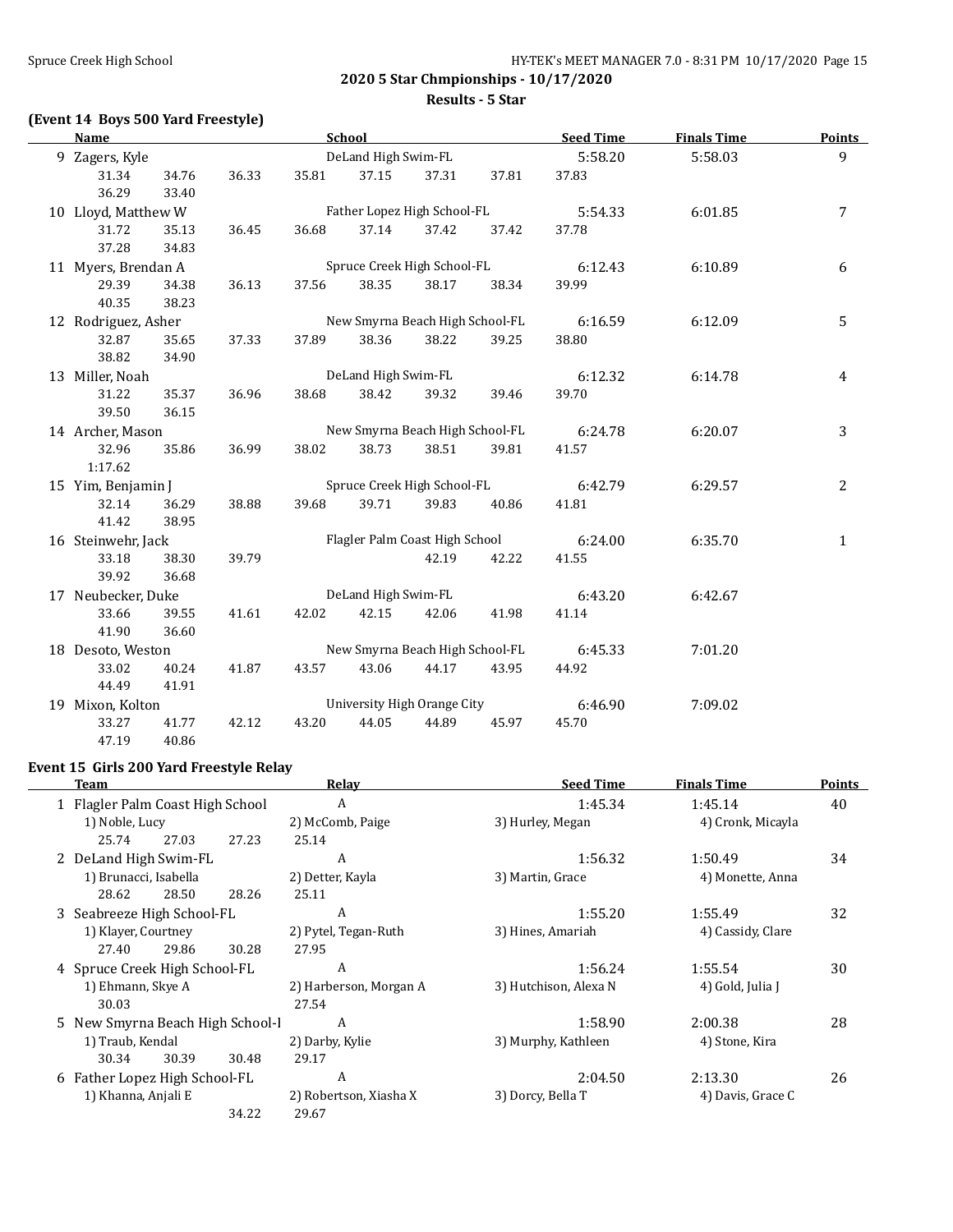**Results - 5 Star**

#### **(Event 15 Girls 200 Yard Freestyle Relay)**

33.08 33.04 31.48 26.69

28.50 27.48 29.49 26.46

| <b>Team</b>                                     | <b>Relay</b>                    | <b>Seed Time</b>       | <b>Finals Time</b>      | <b>Points</b> |
|-------------------------------------------------|---------------------------------|------------------------|-------------------------|---------------|
| 7 Atlantic High School                          | $\boldsymbol{A}$                | 2:16.01                | 2:15.53                 | 24            |
| 1) Manyette, Olivia<br>36.58<br>1:38.95         | 2) Leal, Alicia                 | 3) Clinton, Alaycia    | 4) Sanford, Sydney      |               |
| --- Spruce Creek High School-FL                 | $\, {\bf B}$                    | 2:03.45                | X2:07.20                |               |
| 1) Duhl, Lillian R<br>33.99<br>31.28<br>30.84   | 2) Buenner, Victoria C<br>31.09 | 3) Raines, Emma G      | 4) Moore, Ella M        |               |
| --- DeLand High Swim-FL                         | $\, {\bf B}$                    | 2:07.94                | X2:12.15                |               |
| 1) Monahan, Hailey                              | 2) Wolcott, Bailey              | 3) Peterson, Skylar    | 4) Cockram, Julia       |               |
| 32.70<br>35.74<br>33.74                         | 29.97                           |                        |                         |               |
| --- Flagler Palm Coast High School              | B                               | 2:20.10                | X2:13.05                |               |
| 1) Chapman, Kaylee<br>31.16<br>38.14<br>1:03.75 | 2) Rooney, Angelina             | 3) Pitts, Alex         | 4) Bryant, Malaina      |               |
| --- University High Orange City                 | $\, {\bf B}$                    | 2:20.00                | X2:20.71                |               |
| 1) Merk, Vivienne                               | 2) Axon, Faith                  | 3) Germes, Briana      | 4) Bunn, Skylar         |               |
| 39.18<br>32.89<br>38.17                         | 30.47                           |                        |                         |               |
| --- University High Orange City                 | A                               | 2:09.20                | DQ                      |               |
| 1) Kammer, Olivia                               | 2) Ferry, Leah                  | 3) Lyons, Peyton       | 4) Bolden, Paige        |               |
| 30.56<br>33.34<br>32.74                         | 32.07                           |                        |                         |               |
| --- Seabreeze High School-FL                    | B                               | 2:10.18                | <b>XDQ</b>              |               |
| 1) Chandler, Ella                               |                                 | 3) Steinmann, Emily    | 4) Stewart, Mikenzie    |               |
| 32.02<br>46.26<br>32.93                         | 33.43                           |                        |                         |               |
| --- New Smyrna Beach High School-I              | B                               | 2:07.52                | <b>XDQ</b>              |               |
| 1) Gifford, Annabel<br>33.14<br>32.22<br>34.08  | 2) Beatty, Kristen<br>29.96     | 3) Palmieri, Tara      | 4) Langrell, Jackie     |               |
| Event 16 Boys 200 Yard Freestyle Relay          |                                 |                        |                         |               |
| <b>Team</b>                                     | <b>Relay</b>                    | <b>Seed Time</b>       | <b>Finals Time</b>      | <b>Points</b> |
| 1 DeLand High Swim-FL                           | $\boldsymbol{A}$                | 1:39.73                | 1:37.19                 | 40            |
| 1) Frierson, Zackary                            | 2) Florea, Eric                 | 3) Hart, Chance        | 4) Vedder, Kai          |               |
| 25.05<br>24.13<br>24.65                         | 23.36                           |                        |                         |               |
| 2 New Smyrna Beach High School-l                | $\boldsymbol{A}$                | 1:37.30                | 1:38.20                 | 34            |
| 1) Anderson, Jet                                | 2) Dyett, Drew                  | 3) Murphy, Christopher | 4) Long, Devon          |               |
| 24.49<br>23.61<br>25.97                         | 24.13                           |                        |                         |               |
| *3 Seabreeze High School-FL                     | A                               | 1:41.90                | 1:42.01                 | 31            |
| 1) Cofer, Joseph                                | 2) Wooten, Caleb                | 3) Long, Mathew        | 4) Deininger, Alexander |               |
| 26.30<br>24.77<br>25.72                         | 25.22                           |                        |                         |               |
| *3 Flagler Palm Coast High School               | A                               | 1:44.50                | 1:42.01                 | 31            |
| 1) Hetzler, Alexander                           | 2) Serle, Jeffrey               | 3) Araujo, Brady       | 4) Underberg, Tate      |               |
| 26.89<br>25.27<br>25.84                         | 24.01                           |                        |                         |               |
| 5 Spruce Creek High School-FL                   | A                               | 1:45.26                | 1:42.30                 | 28            |
| 1) Myers, Brendan A                             | 2) Malone, James B              | 3) Foster, Jason T     | 4) Lopez, Jordan T      |               |
| 25.81<br>26.48<br>25.37                         | 24.64                           |                        |                         |               |
| 6 Father Lopez High School-FL                   | $\boldsymbol{A}$                | 1:39.05                | 1:43.30                 | 26            |
| 1) Romeo, Michael A                             | 2) Pezzi, Cole T                | 3) Ketchum, Aiden S    | 4) Lloyd, Matthew W     |               |
| 25.82<br>25.24<br>25.61                         | 26.63                           |                        |                         |               |
| 7 University High Orange City                   | $\boldsymbol{A}$                | 1:53.08                | 1:51.54                 | 24            |
| 1) Gordon, Reese                                | 2) Hahn, Thomas                 | 3) Hohman, Aden        | 4) Brown, Bradley       |               |
| 26.95                                           | 26.21                           |                        |                         |               |
| 8 Atlantic High School                          | $\boldsymbol{A}$                | 2:07.60                | 2:04.29                 | 22            |
| 1) Dietrich, Warren                             | 2) Richards, John               | 3) Li, Jason           | 4) LaRubbio, Jayden     |               |

--- DeLand High Swim-FL B B 1:51.57 X1:51.93 1) Zagers, Kyle 2) Fantone, Ryan 3) Sampson, Luke 4) Miller, Noah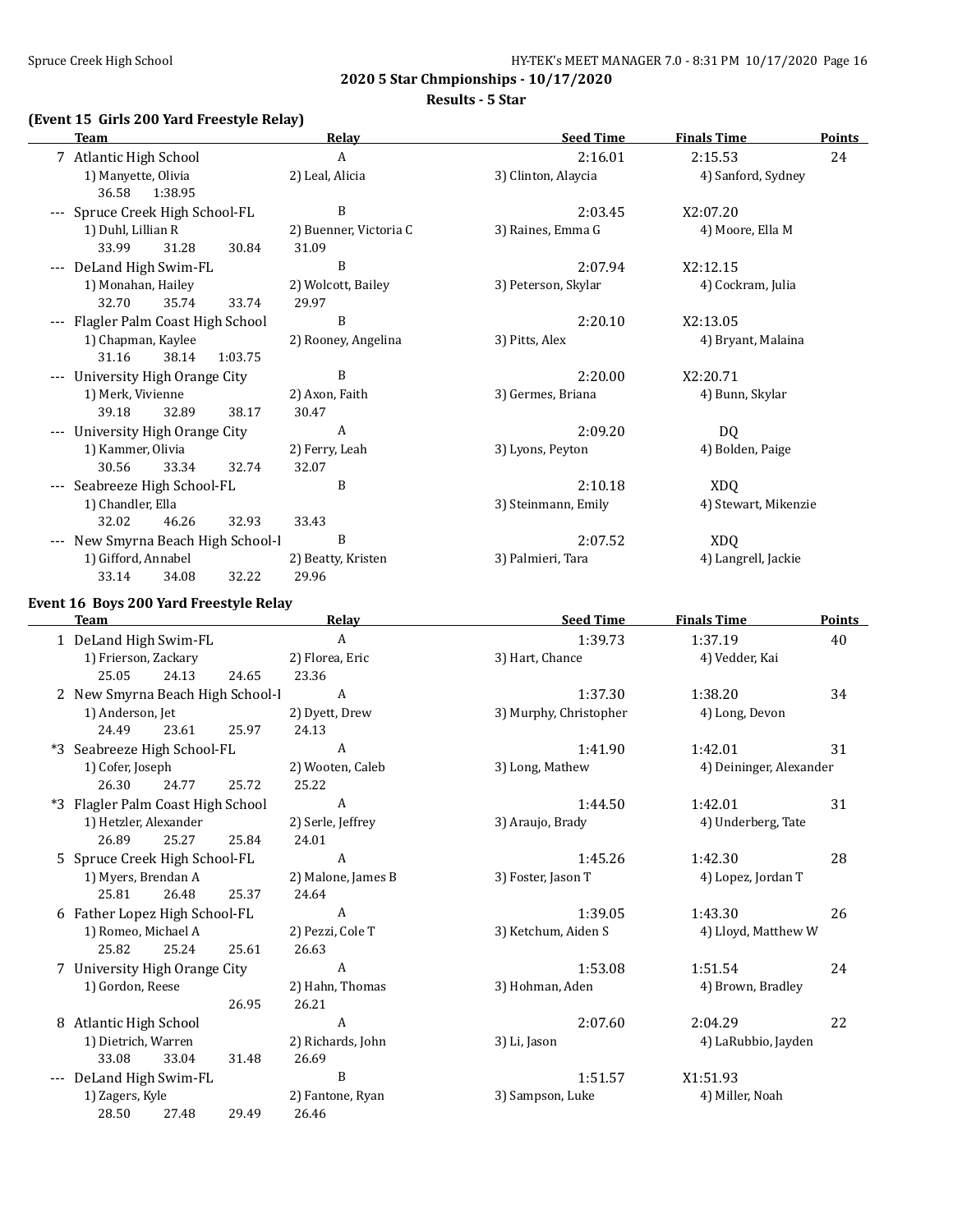#### **Results - 5 Star**

# **(Event 16 Boys 200 Yard Freestyle Relay)**

|          | Team                            |       |       | Relay              | <b>Seed Time</b>    | <b>Finals Time</b> | Points |
|----------|---------------------------------|-------|-------|--------------------|---------------------|--------------------|--------|
|          | --- Spruce Creek High School-FL |       |       | B                  | 1:53.72             | X1:52.03           |        |
|          | 1) Christie, Jacob A            |       |       | 2) Arab, Varun P   | 3) McComb, Reid M   | 4) Wiles, Connor R |        |
|          | 26.66                           | 28.06 | 29.43 | 27.88              |                     |                    |        |
|          | New Smyrna Beach High School-I  |       |       | B                  | 2:06.03             | X2:02.49           |        |
|          | 1) Breneman, William            |       |       | 2) Carson, William | 3) Rodriguez, Asher | 4) Fede, Dominick  |        |
|          |                                 |       | 56.70 |                    |                     |                    |        |
| $\cdots$ | Flagler Palm Coast High School  |       |       | B                  | 1:55.63             | X2:03.96           |        |
|          | 1) Araujo, Tanner               |       |       | 2) Davis, Aaron    | 3) Beckett, Zeke    | 4) Steinwehr, Jack |        |
|          | 30.17                           | 36.64 | 29.19 | 27.96              |                     |                    |        |
|          | --- Father Lopez High School-FL |       |       | B                  | 2:07.90             | X2:10.34           |        |
|          | 1) Breary, Trenton              |       |       | 2) Fulton, Henry   | 3) Cataneo, Louis J | 4) Cotton, JC J    |        |
|          |                                 |       | 31.09 | 31.08              |                     |                    |        |
| $---$    | University High Orange City     |       |       | B                  | 2:06.15             | X2:17.49           |        |
|          | 1) Stamp, Alex                  |       |       | 2) Yoder, Ethan    | 3) Raymond, Corey   | 4) Irvin, Dylan    |        |
|          | 30.10                           | 34.56 | 35.81 | 37.02              |                     |                    |        |
|          | Seabreeze High School-FL        |       |       | B                  | 2:10.19             | XDQ                |        |
|          | 1) Davidson, Edward             |       |       | 2) Wooten, Bryce   | 3) Hudson, John     |                    |        |
|          | 28.58                           | 29.85 | 33.04 | 27.71              |                     |                    |        |

# **Event 17 Girls 100 Yard Backstroke**

| Name                                    | <b>School</b>                   | <b>Seed Time</b> | <b>Finals Time</b> | Points         |
|-----------------------------------------|---------------------------------|------------------|--------------------|----------------|
| 1 Call, Brooklyn E<br>30.95<br>33.96    | Spruce Creek High School-FL     | 1:07.34          | 1:04.91            | 20             |
| 2 Fegley, Addison<br>31.37<br>34.29     | Atlantic High School            | 1:08.00          | 1:05.66            | 17             |
| 3 Lemus, Alexia<br>33.07<br>36.84       | University High Orange City     | 1:10.10          | 1:09.91            | 16             |
| 4 Loukes, Sammie J<br>34.13<br>36.85    | Spruce Creek High School-FL     | 1:12.31          | 1:10.98            | 15             |
| 5 Ehmann, Skye A<br>36.71<br>36.97      | Spruce Creek High School-FL     | 1:16.58          | 1:13.68            | 14             |
| 6 Jarvis, Daisha<br>35.82<br>37.90      | New Smyrna Beach High School-FL | 1:14.14          | 1:13.72            | 13             |
| 7 Robertson, Xiasha X<br>35.49<br>38.43 | Father Lopez High School-FL     | 1:09.73          | 1:13.92            | 12             |
| 8 Snell, Alanna<br>36.22<br>38.00       | Flagler Palm Coast High School  | 1:15.76          | 1:14.22            | 11             |
| 9 Hoang, Mary-Kate<br>36.30<br>38.01    | DeLand High Swim-FL             | 1:11.78          | 1:14.31            | 9              |
| 10 Franco, Ashley<br>36.24<br>38.86     | University High Orange City     | 1:11.75          | 1:15.10            | 7              |
| 11 Trappman, Sara<br>37.75<br>38.69     | Atlantic High School            | 1:19.00          | 1:16.44            | 6              |
| 12 Van Twyver, Grace<br>36.99<br>39.47  | DeLand High Swim-FL             | 1:15.30          | 1:16.46            | 5              |
| 13 Hreib, Malina<br>37.58<br>39.06      | Flagler Palm Coast High School  | 1:15.75          | 1:16.64            | 4              |
| 14 Harrison, Sarah<br>37.86<br>38.80    | Flagler Palm Coast High School  | 1:16.87          | 1:16.66            | 3              |
| 15 Rowicka, Amelia<br>37.97<br>41.06    | Flagler Palm Coast High School  | 1:19.28          | 1:19.03            | $\overline{c}$ |
| 16 Chapman, Kaylee<br>37.80<br>42.32    | Flagler Palm Coast High School  | 1:18.67          | x1:20.12           |                |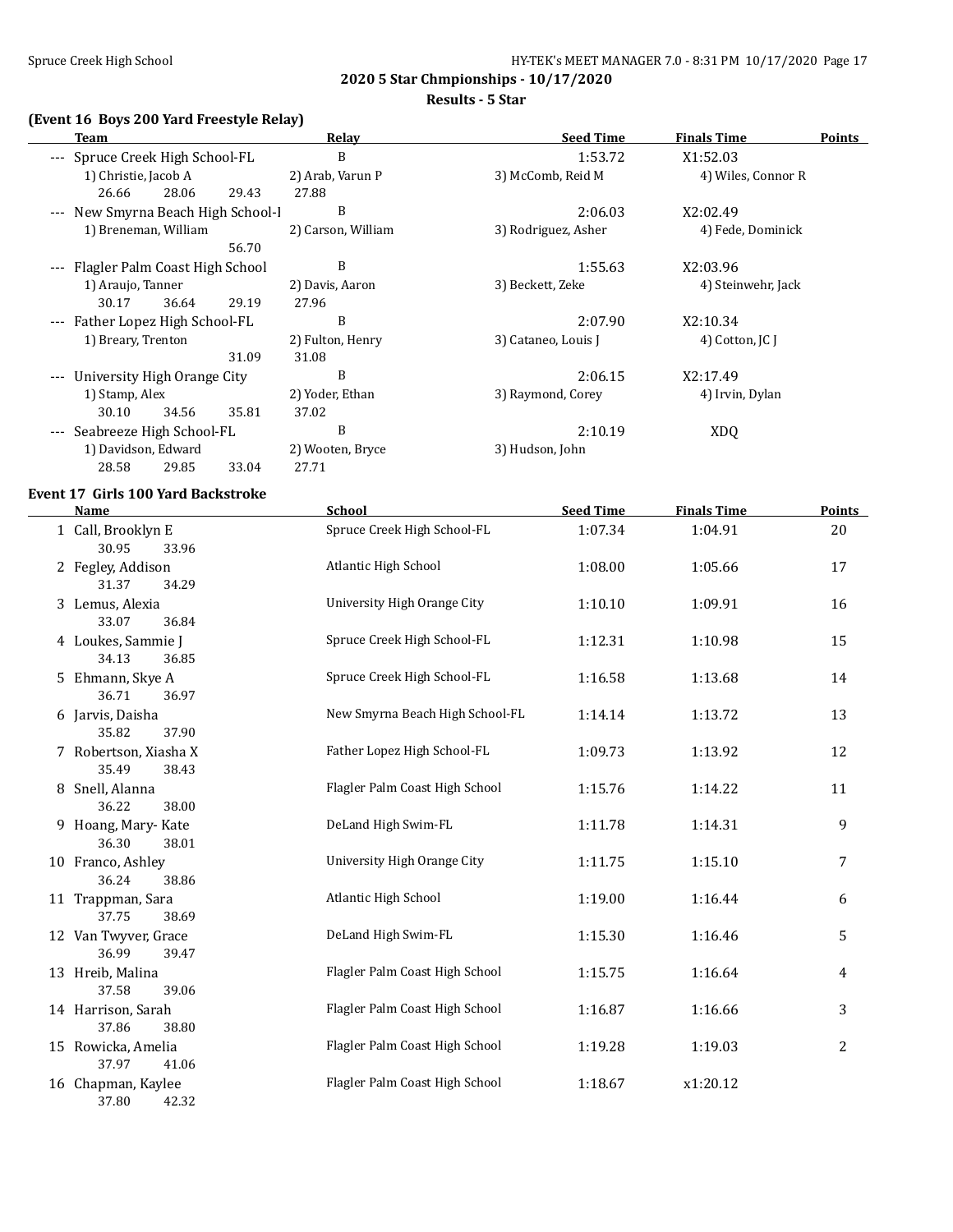**Results - 5 Star**

# **(Event 17 Girls 100 Yard Backstroke)**

| <b>Name</b>                              | School                          | <b>Seed Time</b> | <b>Finals Time</b> | <b>Points</b> |
|------------------------------------------|---------------------------------|------------------|--------------------|---------------|
| 17 Justice, Cheyenne<br>39.16<br>41.28   | Seabreeze High School-FL        | 1:15.40          | 1:20.44            | $\mathbf{1}$  |
| 18 Wainright, Maris D<br>39.83<br>41.96  | Spruce Creek High School-FL     | 1:21.75          | 1:21.79            |               |
| 19 Cheney, Talulah G                     | Spruce Creek High School-FL     | 1:27.72          | x1:23.25           |               |
| 20 Barringer, Isabel<br>39.39<br>44.01   | New Smyrna Beach High School-FL | 1:26.01          | 1:23.40            |               |
| 21 Buenner, Victoria C<br>40.94<br>43.64 | Spruce Creek High School-FL     | 1:25.52          | x1:24.58           |               |
| 22 Remmert, Julianne M<br>41.47<br>43.28 | Spruce Creek High School-FL     | 1:25.48          | x1:24.75           |               |
| 23 Walley, Allison<br>43.87<br>46.06     | DeLand High Swim-FL             | 1:29.70          | 1:29.93            |               |
| 24 Fueher, Camerin<br>43.17<br>47.45     | Mainland High School            | 1:27.10          | 1:30.62            |               |
| 25 Altemose, Tristan<br>44.60<br>46.68   | New Smyrna Beach High School-FL | 1:31.95          | 1:31.28            |               |
| 26 Parsell, Taylor J<br>44.94<br>48.79   | Spruce Creek High School-FL     | 1:38.73          | x1:33.73           |               |
| 27 Clinton, Alaycia<br>46.73<br>49.66    | Atlantic High School            | 1:37.80          | 1:36.39            |               |
| 28 Darby, Kylie<br>45.81<br>51.99        | New Smyrna Beach High School-FL | 1:39.59          | 1:37.80            |               |
| 29 Manyette, Olivia<br>48.57<br>52.79    | Atlantic High School            | 1:38.70          | 1:41.36            |               |
| 30 Rodriguez, Amarise<br>47.70<br>54.34  | University High Orange City     | 1:44.85          | 1:42.04            |               |
| --- Myers, Maura J                       | Spruce Creek High School-FL     | 1:13.57          | X1:14.86           |               |
| Event 18 Boys 100 Yard Backstroke        |                                 |                  |                    |               |
| <b>Name</b>                              | <b>School</b>                   | <b>Seed Time</b> | <b>Finals Time</b> | <b>Points</b> |
| 1 Piglicampi, Logan<br>28.95<br>31.45    | Seabreeze High School-FL        | 58.90            | 1:00.40            | 20            |
| 2 Dyett, Drew<br>29.58<br>31.19          | New Smyrna Beach High School-FL | 1:06.89          | 1:00.77            | 17            |
| 3 Romeo, Michael A<br>30.13<br>32.61     | Father Lopez High School-FL     | 1:01.99          | 1:02.74            | 16            |
| 4 Florea, Eric<br>32.35<br>31.11         | DeLand High Swim-FL             | 1:05.29          | 1:03.46            | 15            |
| 5 Mules, Maverick<br>32.70<br>36.23      | DeLand High Swim-FL             | <b>NT</b>        | 1:08.93            | 14            |
| 6 Alexander, Colin<br>33.62<br>35.53     | Seabreeze High School-FL        | 1:07.90          | 1:09.15            | 13            |
| 7 Yim, Benjamin J<br>34.45<br>37.13      | Spruce Creek High School-FL     | 1:13.00          | 1:11.58            | 12            |
| 8 Ketchum, Aiden S<br>34.96<br>36.98     | Father Lopez High School-FL     | 1:07.51          | 1:11.94            | 11            |
| 9 Christie, Jacob A<br>34.81<br>37.26    | Spruce Creek High School-FL     | 1:14.22          | 1:12.07            | 9             |
| 10 Carley, Robert A<br>35.10<br>37.08    | Father Lopez High School-FL     | 1:10.71          | 1:12.18            | 7             |
| 11 Mercado, Michael<br>34.80<br>38.01    | DeLand High Swim-FL             | 1:12.30          | 1:12.81            | 6             |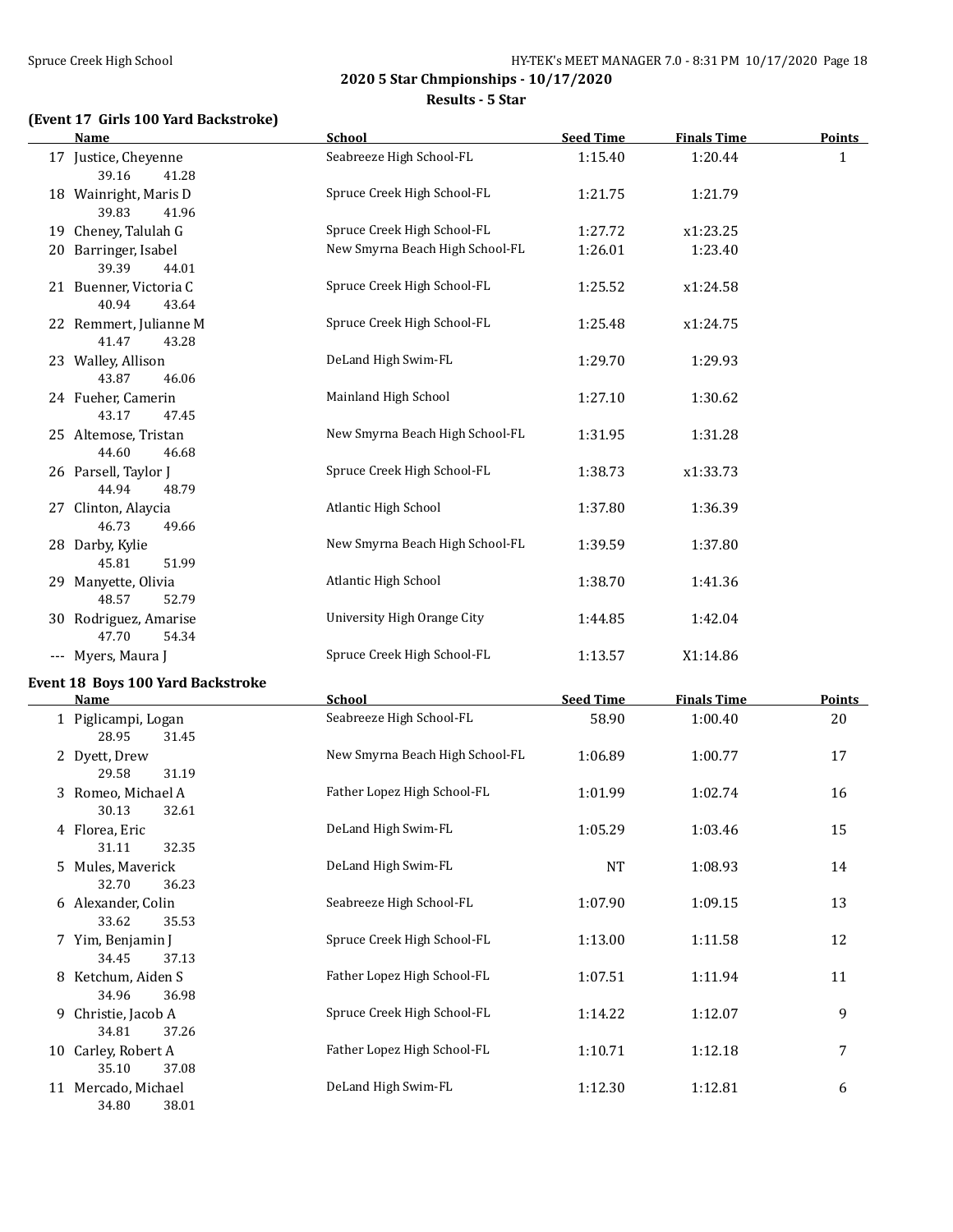#### Spruce Creek High School Spruce Creek High School Spruce Creek High School Spruce Creek High School Spruce Creek High School Spruce Creek High School Spruce Creek High School Spruce Creek High School Spruce Creek High Scho

**2020 5 Star Chmpionships - 10/17/2020**

**Results - 5 Star**

## **(Event 18 Boys 100 Yard Backstroke)**

|     | Name                                  | School                          | <b>Seed Time</b> | <b>Finals Time</b> | <b>Points</b> |
|-----|---------------------------------------|---------------------------------|------------------|--------------------|---------------|
|     | 12 Metchick, Jeremy<br>35.39<br>37.76 | New Smyrna Beach High School-FL | 1:11.74          | 1:13.15            | 5             |
| 13  | Essig, Jackson V<br>38.63<br>35.68    | Spruce Creek High School-FL     | 1:14.61          | 1:14.31            | 4             |
|     | 14 First, Hunter                      | University High Orange City     | 1:11.80          | 1:15.82            | 3             |
| 15  | Freeman, Dominic<br>41.33<br>37.64    | New Smyrna Beach High School-FL | 1:20.14          | 1:18.97            | 2             |
| 16  | Mize, Rylan-Carlos<br>41.60<br>38.67  | DeLand High Swim-FL             | 1:36.00          | 1:20.27            | 1             |
| 17  | Gordon, Reese<br>40.13<br>41.26       | University High Orange City     | 1:22.80          | 1:21.39            |               |
| *18 | Sauskojus, Mark<br>44.80<br>40.62     | New Smyrna Beach High School-FL | 1:20.40          | 1:25.42            |               |
|     | *18 Wooten, Bryce<br>43.82<br>41.60   | Seabreeze High School-FL        | 1:14.87          | 1:25.42            |               |
| 20  | Mercantonio, Leo<br>50.39<br>49.47    | Mainland High School            | 1:42.00          | 1:39.86            |               |

#### **Event 19 Girls 100 Yard Breaststroke**

| <b>Name</b>                               | School                          | <b>Seed Time</b> | <b>Finals Time</b> | <b>Points</b> |
|-------------------------------------------|---------------------------------|------------------|--------------------|---------------|
| 1 Noble, Lucy<br>33.54<br>37.54           | Flagler Palm Coast High School  | 1:12.40          | 1:11.08            | 20            |
| 2 Pickering, Camden B<br>33.35<br>37.84   | Spruce Creek High School-FL     | 1:11.52          | 1:11.19            | 17            |
| 3 Brunacci, Isabella<br>37.23<br>41.27    | DeLand High Swim-FL             | 1:17.41          | 1:18.50            | 16            |
| 4 Stone, Kira<br>37.77<br>42.07           | New Smyrna Beach High School-FL | 1:20.07          | 1:19.84            | 15            |
| 5 Marinez, Michelle<br>37.60<br>43.23     | Flagler Palm Coast High School  | 1:20.17          | 1:20.83            | 14            |
| 6 Gold, Julia J<br>37.91<br>43.55         | Spruce Creek High School-FL     | 1:24.22          | 1:21.46            | 13            |
| 7 Bryant, Malaina<br>39.18<br>44.43       | Flagler Palm Coast High School  | 1:24.44          | 1:23.61            | 12            |
| 8 Teschner, Celah M<br>40.48<br>43.48     | Spruce Creek High School-FL     | 1:25.43          | 1:23.96            | 11            |
| 9 Monahan, Hailey<br>40.71<br>45.27       | DeLand High Swim-FL             | 1:24.24          | 1:25.98            | 9             |
| 10 Moore, Ella M<br>41.38<br>46.33        | Spruce Creek High School-FL     | 1:27.80          | 1:27.71            | 7             |
| 11 Murphy, Kathleen<br>41.48<br>46.58     | New Smyrna Beach High School-FL | 1:26.19          | 1:28.06            | 6             |
| 12 Chanfrau, Caroline M<br>41.49<br>47.19 | Father Lopez High School-FL     | 1:29.68          | 1:28.68            | 5             |
| 13 Corr, Faythe<br>42.54<br>47.61         | New Smyrna Beach High School-FL | 1:31.33          | 1:30.15            | 4             |
| 14 Wooten, Alexa<br>43.33<br>47.51        | Seabreeze High School-FL        | 1:28.90          | 1:30.84            | 3             |
| 15 Davis, Grace C<br>42.98<br>48.01       | Father Lopez High School-FL     | 1:32.34          | 1:30.99            | 2             |
| 16 Wood, Madison<br>42.01<br>49.26        | Atlantic High School            | 1:32.00          | 1:31.27            | $\mathbf{1}$  |
| 17 Wolcott, Bailey<br>42.48<br>49.15      | DeLand High Swim-FL             | 1:25.45          | 1:31.63            |               |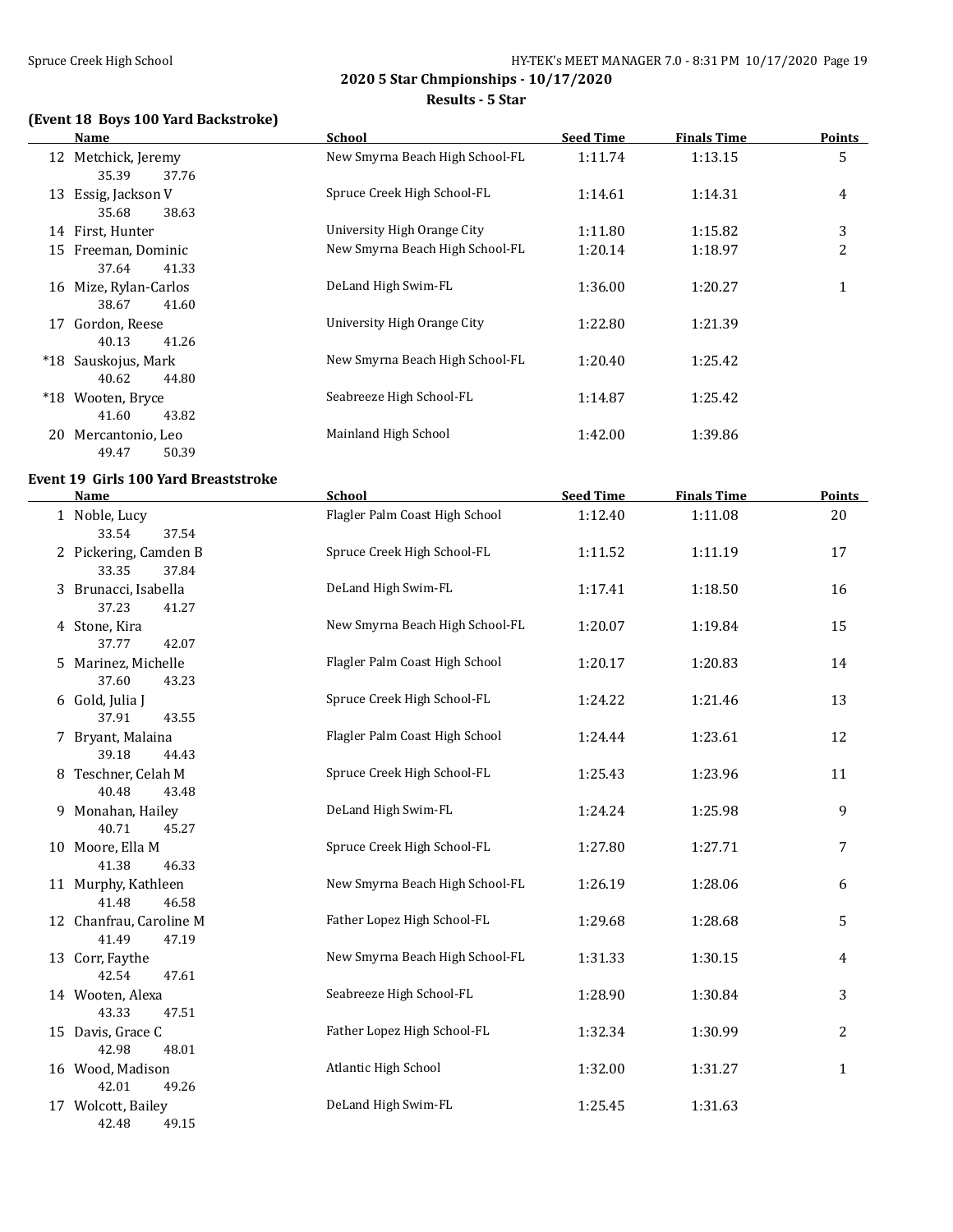#### Spruce Creek High School Spruce Creek High School and HY-TEK's MEET MANAGER 7.0 - 8:31 PM 10/17/2020 Page 20

**2020 5 Star Chmpionships - 10/17/2020**

**Results - 5 Star**

## **(Event 19 Girls 100 Yard Breaststroke)**

|    | Name                   | <b>School</b>                   | <b>Seed Time</b> | <b>Finals Time</b> | <b>Points</b> |
|----|------------------------|---------------------------------|------------------|--------------------|---------------|
|    | 18 Steinmann, Emily    | Seabreeze High School-FL        | 1:27.80          | 1:32.95            |               |
|    | 43.42<br>49.53         |                                 |                  |                    |               |
| 19 | Acharya, Dikshita *    | Spruce Creek High School-FL     | 1:39.48          | x1:36.70           |               |
|    | 52.11<br>44.59         |                                 |                  |                    |               |
|    | 20 Ferry, Leah         | University High Orange City     | 1:33.50          | 1:37.66            |               |
|    | 52.13<br>45.53         |                                 |                  |                    |               |
|    | 21 Bolden, Paige       | University High Orange City     | 1:33.55          | 1:37.98            |               |
|    | 51.66<br>46.32         |                                 |                  |                    |               |
|    | 22 Langrell, Jackie    | New Smyrna Beach High School-FL | 1:39.33          | 1:40.25            |               |
|    | 53.01<br>47.24         |                                 |                  |                    |               |
|    | 23 Hoskinson, Kirynn L | Father Lopez High School-FL     | 1:58.06          | 1:43.59            |               |
|    | 48.05<br>55.54         |                                 |                  |                    |               |
|    | 24 Johnson, Emily      | University High Orange City     | 1:45.65          | 1:45.83            |               |
|    | 49.09<br>56.74         |                                 |                  |                    |               |
|    | 25 Rooney, Angelina    | Flagler Palm Coast High School  | 2:04.98          | 1:57.73            |               |
|    | 26 Germes, Briana      | University High Orange City     | 1:46.80          | 1:57.91            |               |
|    | 1:02.10<br>55.81       |                                 |                  |                    |               |

## **Event 20 Boys 100 Yard Breaststroke**

 $\overline{a}$ 

| <b>Name</b>                              | <b>School</b>                   | <b>Seed Time</b> | <b>Finals Time</b> | <b>Points</b> |
|------------------------------------------|---------------------------------|------------------|--------------------|---------------|
| 1 Ide, Tristan<br>30.07<br>33.80         | Atlantic High School            | 1:06.00          | 1:03.87            | 20            |
| 2 Meyer, Matt R<br>31.75<br>34.55        | Spruce Creek High School-FL     | 1:06.50          | 1:06.30            | 17            |
| 3 Kearney, Ethan<br>31.17<br>35.65       | Seabreeze High School-FL        | 1:05.60          | 1:06.82            | 16            |
| 4 Underberg, Tate<br>31.49<br>35.79      | Flagler Palm Coast High School  | 1:08.91          | 1:07.28            | 15            |
| 5 Vedder, Kai<br>37.13<br>31.23          | DeLand High Swim-FL             | 1:11.42          | 1:08.36            | 14            |
| 6 Doster, Ethan<br>32.45<br>37.44        | New Smyrna Beach High School-FL | 1:08.49          | 1:09.89            | 13            |
| 7 Pezzi, Cole T<br>33.27<br>36.80        | Father Lopez High School-FL     | 1:10.24          | 1:10.07            | 12            |
| 8 Malone, James B<br>32.64<br>37.86      | Spruce Creek High School-FL     | 1:10.37          | 1:10.50            | 11            |
| 9 Orchard, Caleb<br>33.47<br>37.07       | Seabreeze High School-FL        | 1:09.90          | 1:10.54            | 9             |
| 10 Hart, Chance<br>32.88<br>39.43        | DeLand High Swim-FL             | 1:08.61          | 1:12.31            | 7             |
| 11 Wooten, Caleb<br>34.04<br>39.28       | Seabreeze High School-FL        | 1:09.10          | 1:13.32            | 6             |
| 12 Agosto, Nicholas<br>34.30<br>39.23    | University High Orange City     | 1:14.00          | 1:13.53            | 5             |
| 13 Hohman, Aden<br>34.42<br>40.07        | University High Orange City     | 1:16.00          | 1:14.49            | 4             |
| 14 Carson, William<br>37.12<br>40.60     | New Smyrna Beach High School-FL | 1:17.62          | 1:17.72            | 3             |
| 15 Collie, Dylan<br>34.34<br>45.69       | DeLand High Swim-FL             | <b>NT</b>        | 1:20.03            | 2             |
| 16 McComb, Reid M<br>38.51<br>43.61      | Spruce Creek High School-FL     | 1:24.73          | 1:22.12            | $\mathbf{1}$  |
| 17 Paspalakis, Lambros<br>40.85<br>43.21 | Father Lopez High School-FL     | 1:28.08          | 1:24.06            |               |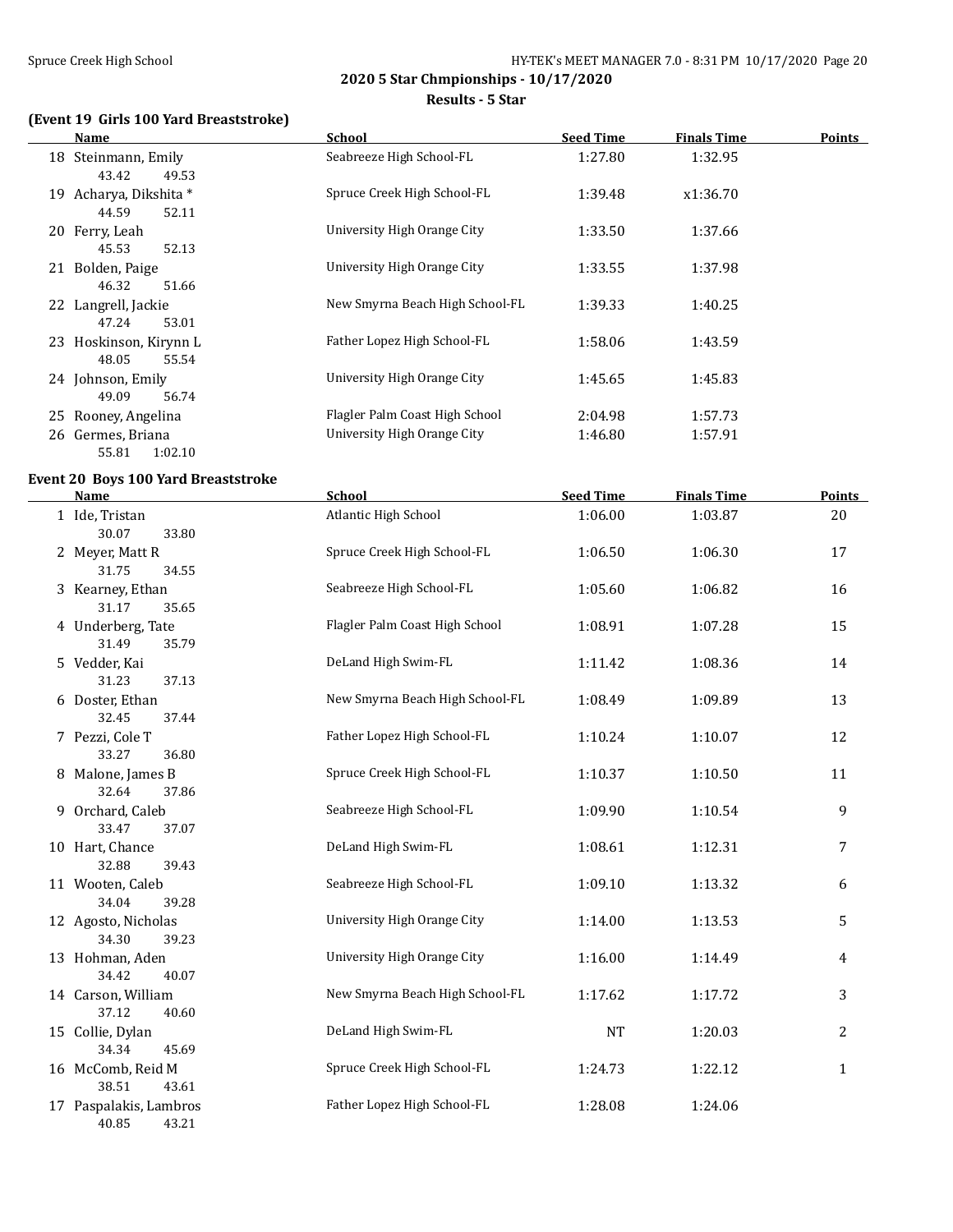**Results - 5 Star**

## **(Event 20 Boys 100 Yard Breaststroke)**

|    | Name              | <b>School</b>                   | <b>Seed Time</b> | <b>Points</b><br><b>Finals Time</b> |
|----|-------------------|---------------------------------|------------------|-------------------------------------|
|    | 18 Lazo, Jake R   | Spruce Creek High School-FL     | 1:26.75          | 1:24.49                             |
|    | 40.76<br>43.73    |                                 |                  |                                     |
| 19 | Desoto, Weston    | New Smyrna Beach High School-FL | 1:27.81          | 1:25.06                             |
|    | 39.55<br>45.51    |                                 |                  |                                     |
|    | 20 Ennabili, Noah | DeLand High Swim-FL             | 1:26.00          | 1:28.62                             |
|    | 41.89<br>46.73    |                                 |                  |                                     |
|    | 21 Araujo, Tanner | Flagler Palm Coast High School  | 1:33.30          | 1:31.50                             |
|    | 49.44<br>42.06    |                                 |                  |                                     |
|    | 22 Hudson, John   | Seabreeze High School-FL        | 1:30.60          | 1:34.74                             |
|    | 52.25<br>42.49    |                                 |                  |                                     |
|    | 23 Li, Jason      | Atlantic High School            | 1:57.50          | 1:51.18                             |
|    | 1:01.40<br>49.78  |                                 |                  |                                     |
|    | 24 Raymond, Corey | University High Orange City     | 2:08.10          | 2:03.86                             |
|    | 56.39<br>1:07.47  |                                 |                  |                                     |

# **Event 21 Girls 400 Yard Freestyle Relay**

| <b>Team</b>                         |       | Relay                         |                        |         |       | <b>Seed Time</b>       | <b>Finals Time</b>       | Points |
|-------------------------------------|-------|-------------------------------|------------------------|---------|-------|------------------------|--------------------------|--------|
| 1 Flagler Palm Coast High School    |       | $\boldsymbol{\mathrm{A}}$     |                        |         |       | 3:54.55                | 3:48.49                  | 40     |
| 1) Noble, Lucy                      |       | 2) McComb, Paige              |                        |         |       | 3) Hurley, Megan       | 4) Cronk, Micayla        |        |
| 27.48<br>56.43                      | 28.82 |                               |                        |         | 25.61 | 54.10                  |                          |        |
| 2 Spruce Creek High School-FL       |       | $\boldsymbol{\rm{A}}$         |                        |         |       | 3:51.78                | 3:59.18                  | 34     |
| 1) Meyer, Elizabeth D               |       | 2) Call, Brooklyn E           |                        |         |       | 3) Loukes, Sammie J    | 4) Pickering, Camden B   |        |
| 28.46<br>59.07                      | 27.80 | 58.81                         | 28.49                  | 1:00.69 | 28.72 | 1:00.61                |                          |        |
| 3 University High Orange City       |       | $\boldsymbol{A}$              |                        |         |       | 4:11.15                | 4:05.86                  | 32     |
| 1) Kammer, Olivia                   |       | 2) Franco, Ashley             |                        |         |       | 3) Annunziato, Julia   | 4) Lemus, Alexia         |        |
| 30.48<br>1:07.54                    | 29.88 |                               |                        |         | 29.97 | 1:27.32                |                          |        |
| 4 Seabreeze High School-FL          |       | $\boldsymbol{A}$              |                        |         |       | 4:20.38                | 4:20.12                  | 30     |
| 1) Justice, Cheyenne                |       |                               | 2) Pytel, Tegan-Ruth   |         |       | 3) Cassidy, Clare      | 4) Allison, Stacie       |        |
| 30.09<br>1:03.30                    | 31.17 | 1:05.39                       | 32.80                  | 1:10.37 | 28.65 | 1:01.06                |                          |        |
| 5 DeLand High Swim-FL               |       | $\boldsymbol{A}$              |                        |         |       | 4:12.75                | 4:21.92                  | 28     |
| 1) Martin, Grace                    |       | 2) Detter, Kayla              |                        |         |       | 3) Hoang, Mary-Kate    | 4) Miles, Emory          |        |
| 30.49<br>1:04.28                    | 30.88 | 1:04.59                       | 31.26                  | 1:05.64 | 32.04 | 1:07.41                |                          |        |
| 6 Atlantic High School              |       | $\boldsymbol{A}$              |                        |         |       | 4:15.12                | 4:29.06                  | 26     |
| 1) Sanford, Sydney                  |       | 2) Trappman, Sara             |                        |         |       | 3) Wood, Madison       | 4) Fegley, Addison       |        |
| 1:11.19<br>34.07                    | 32.09 | 1:08.30                       | 33.80                  | 1:12.88 | 27.08 | 56.69                  |                          |        |
| 7 New Smyrna Beach High School-I    |       | $\mathbf{A}$                  |                        |         |       | 4:31.75                | 4:30.28                  | 24     |
| 1) Traub, Kendal                    |       | 2) Jarvis, Daisha             |                        |         |       | 3) Doolin, Paige       | 4) White, Lauryn         |        |
| 32.30                               |       |                               | 18.29                  | 1:10.88 | 31.06 | 1:05.49                |                          |        |
| 8 Father Lopez High School-FL       |       | $\boldsymbol{A}$              |                        |         |       | 5:07.83                | 5:10.47                  | 22     |
| 1) Chanfrau, Caroline M             |       | 2) Dorcy, Bella T             |                        |         |       | 3) Hoskinson, Kirynn L | 4) Stephens, Morgan L    |        |
| 37.51                               |       | B                             | 35.75                  | 1:16.85 | 36.55 | 1:14.73                |                          |        |
| --- Flagler Palm Coast High School  |       |                               |                        |         |       | 4:18.10                | X4:07.91                 |        |
| 1) Linna, Dasha<br>29.63<br>1:02.57 | 29.07 | 2) Rowicka, Amelia<br>1:02.63 | 29.22                  | 1:01.90 | 28.80 | 3) Snell, Alanna       | 4) Marinez, Michelle     |        |
| --- Spruce Creek High School-FL     |       | B                             |                        |         |       | 1:00.81<br>4:20.42     | X4:32.79                 |        |
| 1) Hutchison, Alexa N               |       |                               | 2) Buenner, Victoria C |         |       | 3) Ehmann, Skye A      | 4) Chastain, Summerlyn G |        |
| 1:08.98<br>32.54                    | 33.16 | 1:10.46                       |                        | 1:09.03 | 30.25 | 1:04.32                |                          |        |
| --- DeLand High Swim-FL             |       | B                             |                        |         |       | 4:51.01                | X4:32.81                 |        |
| 1) Cockram, Julia                   |       | 2) Sanders, Ferren            |                        |         |       | 3) Gagnier, Mirabella  | 4) Epple, Alana          |        |
| 33.04<br>1:08.29                    | 34.61 |                               |                        |         | 29.92 | 1:02.78                |                          |        |
| --- New Smyrna Beach High School-I  |       | B                             |                        |         |       | 4:55.88                | X5:08.91                 |        |
| 1) Gifford, Annabel                 |       | 2) Paris, Skyla               |                        |         |       | 3) Beatty, Kristen     | 4) Altemose, Tristan     |        |
| 37.07<br>1:17.58                    | 34.39 | 1:16.57                       | 35.76                  |         |       |                        |                          |        |
|                                     |       |                               |                        |         |       |                        |                          |        |